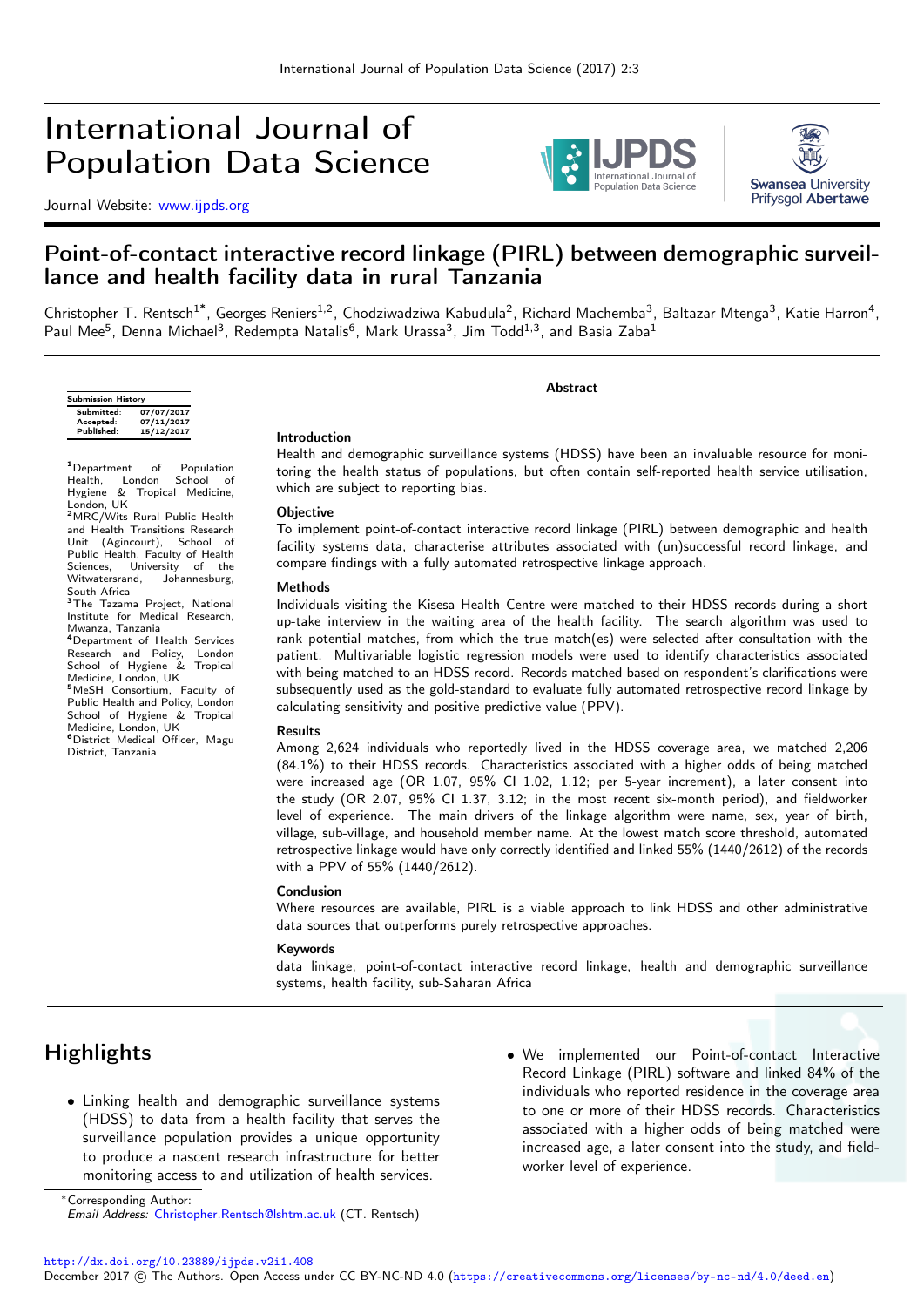- The main drivers of the linkage algorithm were name, sex, year of birth, village, sub-village, and household member name.
- Automated retrospective linkage would have only correctly identified and linked 55% (1440/2612) of the records with a PPV of 55% (1440/2612).
- Where resources are available, PIRL is a viable approach to link HDSS and other administrative data sources that outperforms purely retrospective approaches.

## Introduction

Most analyses of health service use are limited to databases of patients enrolled in clinical care. These analyses lack a population perspective on service utilization, clinical outcomes, survival status, and patients who are lost to follow-up. In contrast, health and demographic surveillance systems (HDSS) comprehensively measure vital events, but rely on self-reports of health services use. Such reports usually lack detail and accuracy about the clinical events and services received, and their retrospective nature means that they quickly become dated. Linking an HDSS database to data from a health facility that serves the HDSS population produces a nascent research infrastructure for generating directly observed data on access to and utilization of health facility services at the subnational level $^1$ . The linked clinical data could also be used to validate or substitute the self-reported health status and health service use data collected in the HDSS surveys.

Two popular methods of record linkage have been established, deterministic<sup>2</sup> and probabilistic $3-5$ , to combine data sources holding different information on the same individual. Deterministic record linkage is a rule-based approach that usually requires exact matching between one or more identifiers existing in all data sources. However, when common unique identifiers are not available, probabilistic methods can be employed to assign weights based on the (dis)similarity of components (e.g., name, sex, and date of birth) between records. Few studies exist linking demographic surveillance and health facility data on the African continent, which is likely due to the lack of electronically available clinic data and the limited number of shared variables collected in both data sources. Nevertheless, there are studies that suggest record linkage is feasible in some African settings. In Namibia, three databases - clinical, pharmaceutical, and laboratory - were retrospectively linked using patient name, sex, date of birth, and facility name; however, substantial missing data limited the success of the linkage to between 58% and 76% of records being matched<sup>6</sup>. In South Africa, a mix of deterministic (South Africa has a national identification number system) and probabilistic methods was employed to retrospectively link local health facility data to HDSS data with 88% of records being matched, which suggests linkage between these two data sources is achievable<sup>7</sup>.

Many HDSS sites, however, are in areas that lack unique national identifiers or suffer from data quality issues, such as incomplete records, spelling errors, and name and residence changes, all of which complicate both deterministic and probabilistic approaches when applied retrospectively using fully automated software. In these settings, 'point-of-contact interactive record linkage' (PIRL) can be used to improve matching

rates and quality. This prospective approach to record linkage is conducted in the presence of the individual whose records are being matched, which contrasts with the more conventional approach where record linkage is done retrospectively. PIRL has the advantage that uncertainty surrounding their identity can be resolved during a brief interaction whereby extraneous information (e.g. household membership) can be referred to as an additional criterion to adjudicate between multiple possible matches. It also provides an opportunity to authenticate individuals who can legitimately be linked to more than one record in the HDSS because they have been resident in more than one household. We introduced a PIRL system to link HDSS records with a local health facility that serves the HDSS population with the goal of producing a data source that could be used to monitor the utilisation of health services and the outcomes of patients after they have made contact with the health system. In this manuscript, we report on initial record linkage statistics, characterise patient and fieldwork attributes associated with (un)successful record linkage, and compare our findings with a fully automated linkage approach.

# Methods

## Data sources

The Kisesa observational HIV cohort study was established in 1994 and is located in a rural ward in the Magu district of Mwanza region in northwest Tanzania. It comprises demographic surveillance carried out through household interviews that allow proxy reporting, and population-based HIV surveillance based on individual serological tests and interviews. The HDSS databases include biannual rounds (31 to date) of household-based surveys that collect information on births, pregnancies, deaths, in- and out-migration, and spousal and parent-child relationships. One major weakness of the Kisesa HDSS data is the lack of reconciling records of individuals who move households within the HDSS area. Therefore, some individuals may have multiple HDSS records if they resided in more than one household in the HDSS area since the start of the HDSS in 1994. There have been eight rounds of HIV surveillance conducted every three years, with a detailed questionnaire on sexual behaviour and partnership factors, fertility outcomes, HIV-related knowledge, and use of health services. Individuals who participate in an HIV surveillance round are given a unique identifier, and their current household-based identification from the HDSS is also cross referenced on their record.

A government-run health centre is located within the Kisesa HDSS catchment area. Three clinics located in the Kisesa Health Centre were initially selected as record linkage sites: the HIV care and treatment centre (CTC), the HIV testing and counselling clinic (HTC), and the antenatal clinic (ANC) which includes prevention of mother-to-child transmission (PMTCT) services; all of which operate according to national guidelines and protocols. The CTC databases have been fully digitised, and data clerks regularly update and run data checks on these data. For the ANC and HTC clinics, we developed electronic databases and digitised the paper-based logbooks using a double-entry system where two different fieldworkers independently capture each book, and any discrepancy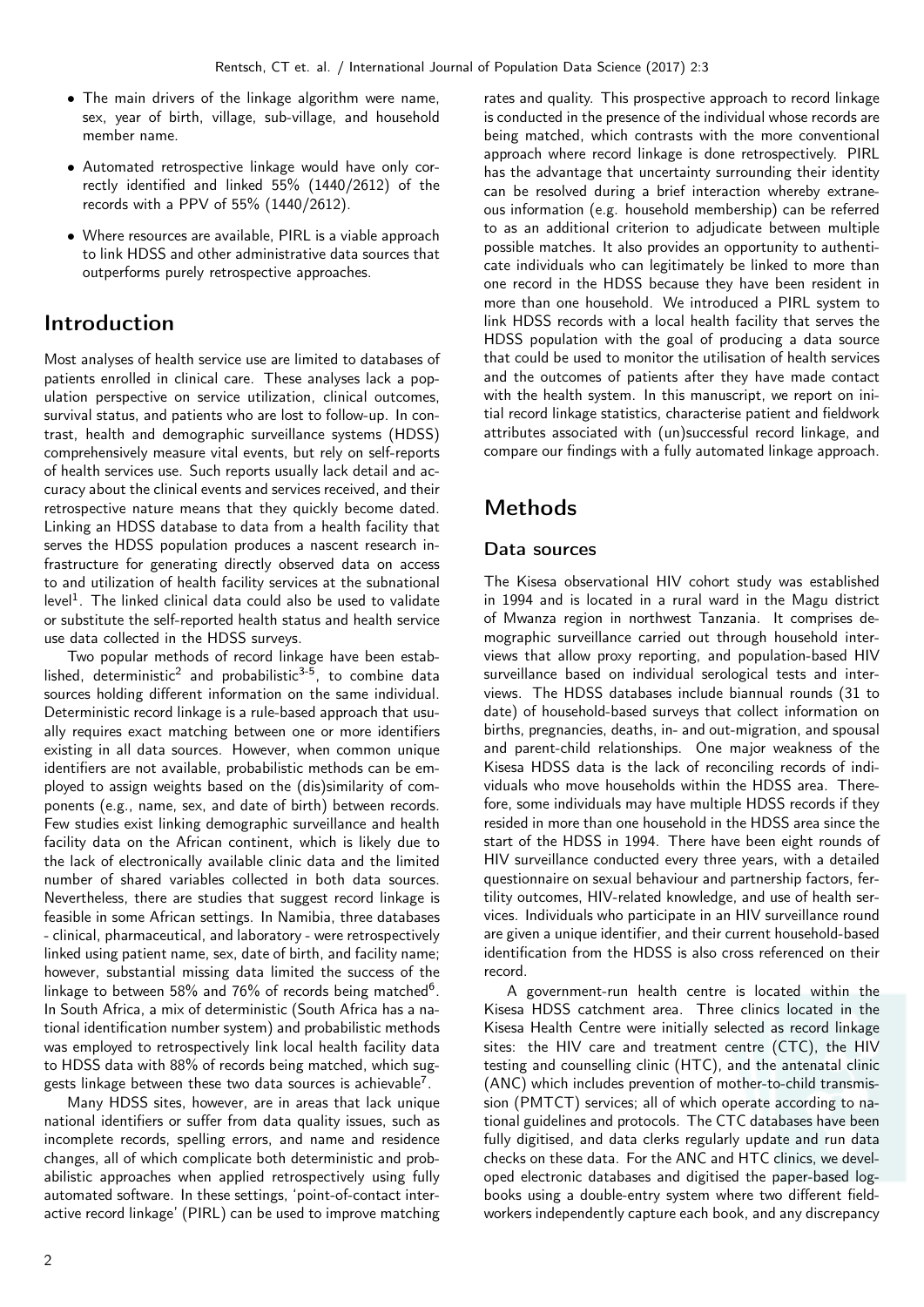between fields are reconciled in a cleaning stage.

#### Field team

Fieldwork started in Kisesa Health Centre on 1 June 2015 and results presented in this paper include all data collected through 31 December 2016. At the beginning of the study, the study team was comprised of four fieldworkers, one of whom had previous experience with management of health facility and HDSS data (fieldworker 1) and three others who had experience with management of health facility data only (fieldworkers 2, 3, and 4). Before the initial rollout of the software in June 2015, all fieldworkers and the field manager were provided formative training by the first author. The training session included instructions on how to obtain informed consent and conduct brief interviews and several demonstrations of the software. Fieldworkers who were hired after the initial rollout of the software were trained by the field manager and existing fieldworkers through shadowing and close oversight for at least one month before working on their own.

During the first four months, fieldworkers 1, 2, and 3 were assigned to a single clinic. Beginning in October 2015, the fieldworkers rotated between clinics. At any time over the study period, field-worker 4 would substitute for any of the three primary fieldworkers in case of any absences. In July 2016, fieldworker 3 was replaced by a new hire (fieldworker 5) who had limited experience with health facility data and HDSS data.

#### Interview process

The population of interest in this research included all individuals who attended any of these three clinics. There were no restrictions based on age; if a patient was less than 18 years of age, s/he was required to have a parent or legal guardian present. Informed written consent was obtained from all individuals who participated in this project. As individuals arrived at the clinics, a fieldworker introduced him/herself and then described the study. The fieldworker then invited the attendee to a desk located within the clinic but out of the way of normal clinic operations to conduct the brief interactive record linkage interview. The primary goals of the interview were to identify the true HDSS record(s) and to confirm residence histories of all participants using computer software developed for this project (available open source: <https://doi.org/10.5281/zenodo.998867>) 8 .

Our computer software utilises a probabilistic search algorithm to identify and rank potential matches in the HDSS database. The algorithm incorporated the following parameters or data fields: up to three names for the individual; sex; year, month, and day of birth; village and sub-village; up to three names of a household member; and up to three names for the ten-cell leader of the patient. A ten-cell leader is an individual who acts as a leader for a group of ten households and these positions have been relatively stable over time. The algorithm used for searching possible matches and ranking them is based on a the Fellegi-Sunter record linkage model<sup>9, 10</sup>, with match probabilities  $(m_i)$  that have been adopted from a similar study in the Agincourt HDSS<sup>7</sup>.

Let  $M$  be a set of true matches and  $U$  be a set of true nonmatched record pairs. Two individual agreement probabilities were defined for each field  $i$  in record pair  $j$  as follows:

match probability:  $m_i = P$ (field *i* agrees  $|i \in M$ )

unmatch probability:  $u_i = P$ (field *i* agrees  $|j \in U$ )

The higher the ratio  $m_i/u_i$ , the more useful a field was for matching purposes. For a given field with match probability  $m_i$  and unmatch probability  $u_i$ , we calculated the matching weights as  $w_{ai} = \log_2[m_i/u_i]$  for fields where both datasets agree, and  $w_{di} = \log_2[(1-m_i)/(1-u_i)]$  where they disagree. Assuming independence of observations across the fields, we computed the match score by summing the weights across all fields with collected information<sup>10, 11</sup>. Incomplete fields did not add or subtract from the match score.

Agreement conditions varied for each of the parameters and match probabilities were calculated using an expectationmaximisation algorithm (Supplemental Table 1). Spelling errors and the use of more than one name (including nicknames) complicated locating an exact match between any two names in these databases. We used the Jaro-Winkler string comparator approach to compare the name fields between two records<sup>12</sup>. Previous research has shown the Jaro-Winkler method produces similar results to Double Metaphone and Soundex string comparators in a southern African context<sup>7</sup>.

The software computed a match score for each record in the HDSS database, ranked them from highest to lowest match score, and output the top 20 records. Our decision to display 20 records was guided by the pilot phase of the software in November 2014. During the pilot phase, no matches were found beyond the first 20 record-pairs with the highest match scores.

While searching through these potential matches, the fieldworker could view the full list of household members associated with each HDSS record. The fieldworker then inquired with the patient to identify which HDSS record(s), if any, were a true match. The software displays warning messages to the fieldworkers if they attempt to match to a record that has an absolute difference in birth year of  $>10$  years or the sum of the Jaro-Winkler name scores was  $\leq$ 1.6. If the first search attempt did not result in a match or the individual reported multiple residency episodes, the fieldworker performed another search using updated identifying information obtained during the brief interview. The software does not have a limit on the number of searches a fieldworker can make and each search takes less than 15 seconds to output potential matches.

#### Review of matches

Matches selected during the interviews were assumed to be true matches. If no HDSS record was found, the fieldworker saved relevant information in a free-text field, "match notes," regarding likely reasons why the search did not result in a match. During the pilot phase of the software in November 2014, we learned the most likely reasons for not finding a match were having no residence history in the HDSS coverage area and migrating into the area or born after the last HDSS round. The software was adapted to flag these individuals and they were excluded from the analysis.

The lead author performed periodic and manual, backend inspection of the data to verify the matches made in the field. These data integrity checks flagged individuals who were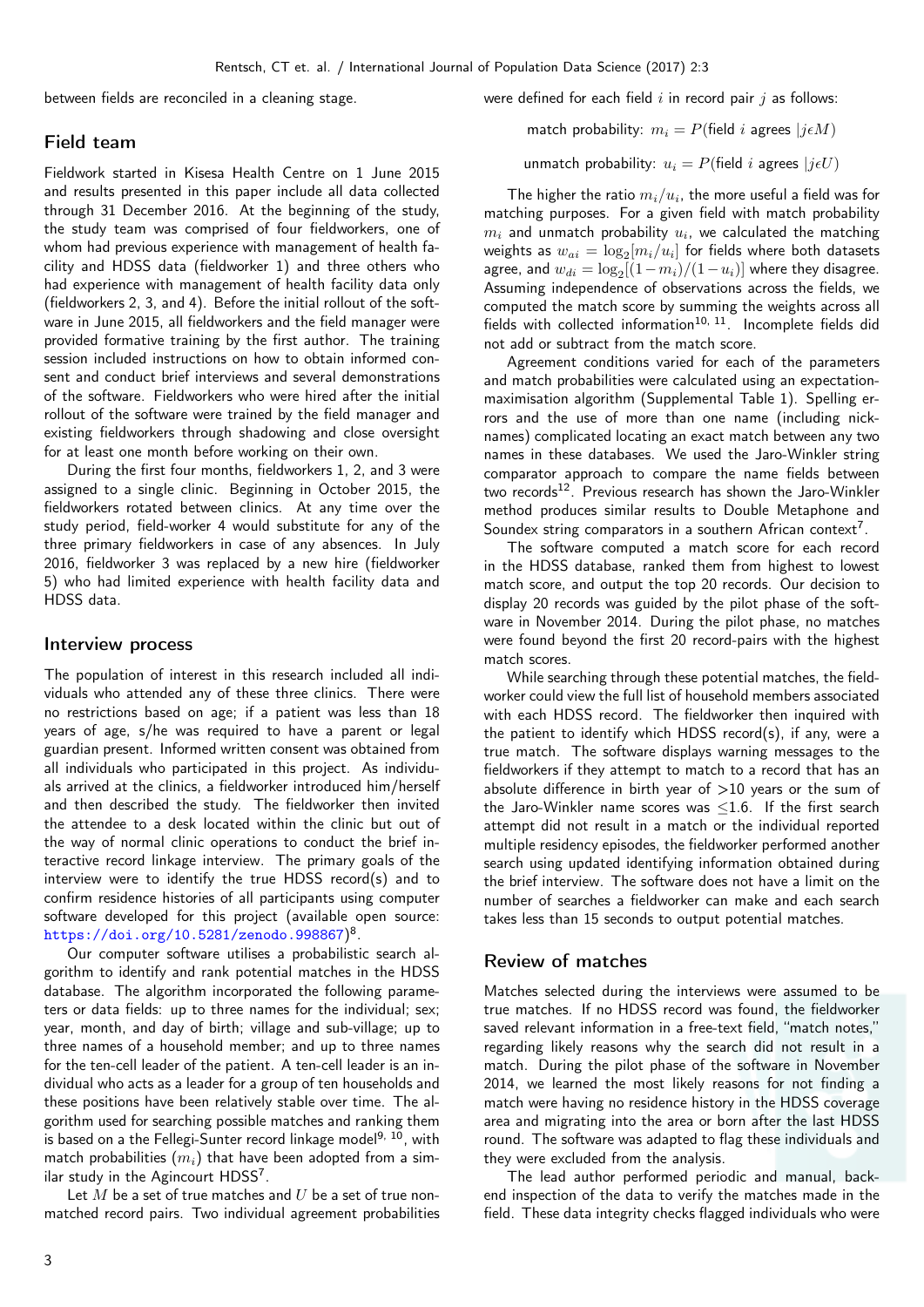matched to multiple HDSS records with large age differences  $(>10$  years), of conflicting sex, within the same household, or with overlapping residency episodes in which one record's start date occurred before another record's end date. Over the study period, eight matches were deemed unlikely and were deleted for this analysis.

## **Privacy**

All interactions with the software are logged and labelled with a unique username for each fieldworker. The data collected with the linkage software includes personal identifiers used by the linkage algorithm, clinic identifiers, and visit dates. No medical information is captured or stored in the record linkage software. Data are stored on password-protected laptops and in an encrypted form. Once a fieldworker ends a session with a patient, the fieldworker cannot access the collected data. At the end of each working day, a data manager collates the data collected on each laptop and performs a backup of the database.

## Statistical analyses

We calculated the overall match percentage as the proportion of patients who were matched to at least one HDSS record (numerator) out of the number of patients who claimed residence history in the HDSS area (denominator). We excluded patients who reported no residence history in the HDSS area - either the patient reported never to have lived in the HDSS catchment area, or they recently moved into the area or were born after the last HDSS round, or both. The match percentages were then stratified by clinic and patient characteristics. Patient characteristics included sex, age, whether their subvillage was on a tarmac road, type of residence (e.g., rural, peri-urban, or urban), date of first visit, and which fieldworker performed the initial interview and search. For patients seen in the HIV testing and counselling clinic, we also stratified the match percentage by their HIV status as determined by the result of the HIV test they had on the day they consented to PIRL. Chi-square  $(\chi^2)$  tests were used to assess if the match percentage differed by the patient characteristics or between the three clinics.

Multivariable logistic regression models were used to identify patient and fieldwork attributes that were associated with a successful match to an HDSS record. Variables were included in the model if their bivariate association with the outcome was significant at the p<0.2 level. A two-way interaction term between date of first visit and fieldworker was explored but not significant ( $p=0.4$ ). Guided by the Akaike information criterion (AIC), the best fitting model included a transformed variable for age (per 5-year increase). The regression models were stratified by clinic.

The utility of the matching parameters in the linkage algorithm was explored by calculating two metrics among search attempts that resulted in a match. First, we calculated the proportion of all searches that included a non-missing value for each parameter (% collected). Second, we calculated the proportion of times where the collected information agreed with the information in the matched record (% agreement). For example, year of birth was collected for 99% of searches

and agreed with the year of birth  $(\pm 2 \text{ years})$  on the matched record 87% of the time.

### Automated linkage

We performed a fully automated probabilistic record linkage approach using the same algorithm used in the PIRL software to understand how the algorithm would have performed in a non-interactive setting. There are many detailed sources of how to perform retrospective record linkage<sup>5, 11, 13-15</sup>. Briefly. a patient registry database of all matched participants in this study was created containing the collected information for the matching parameters (including records with incomplete information) and a variable for the participants' true HDSS ID. If multiple search attempts were made on an individual, the information collected for the first search attempt was used. If an individual was matched to more than one HDSS record, the HDSS record associated with the most recent residency dates was flagged as the sole true match. A match score was calculated for all pairwise comparisons between the patient registry  $(n=2,612)$  and the full HDSS database  $(n=90,996)$ . The HDSS record with the highest match score was selected for each record in the patient registry.

When performing retrospective linkage, a match score threshold is selected to determine what constitutes a link versus a non-link. The placement of the threshold can be a matter of trial and  $error^{16}$ . Additionally, a match score is not a standardised metric and can be greatly influenced by the number of parameters used. For this analysis, various thresholds of percentiles were selected based on the distribution of match scores among true matches (Supplementary Figure 1). There are four possible outcomes from retrospective record linkage: true links (true positives), true non-links (true negatives), false matches (false positives), and missed matches (false negatives) (Figure 1). Using an epidemiologic perspective, sensitivity of a linkage algorithm was defined as the proportion of true matches that were linked, positive predictive value (PPV) was the proportion of links that were true matches, and the false match rate was the proportion of true non-matches that were linked (the inverse of PPV)<sup>5, 15</sup>. Initially, the same 'full' algorithm used in the PIRL software was used for automated retrospective linkage. A sensitivity analysis was carried out to determine the effects of limiting the algorithm to only commonly collected and high-performing parameters identified in this manuscript.

Statistical analyses were performed using SAS version 9.4 (SAS Institute Inc., Cary, NC, USA). Ethical approval was obtained from the Lake Zone Institutional Review Board (MR/53/100/450), Tanzanian National Research Ethics Review Committee, and the London School of Hygiene & Tropical Medicine (LSHTM #8852).

## Results

#### Sample population

Between 1 June 2015 and 31 December 2016, we consented and conducted brief interviews with 6,376 clinic attendees, which was a median 14 new patients per day (interquartile range (IQR): 9-20). Excluding time spent obtaining written consent, the median duration of time spent using the software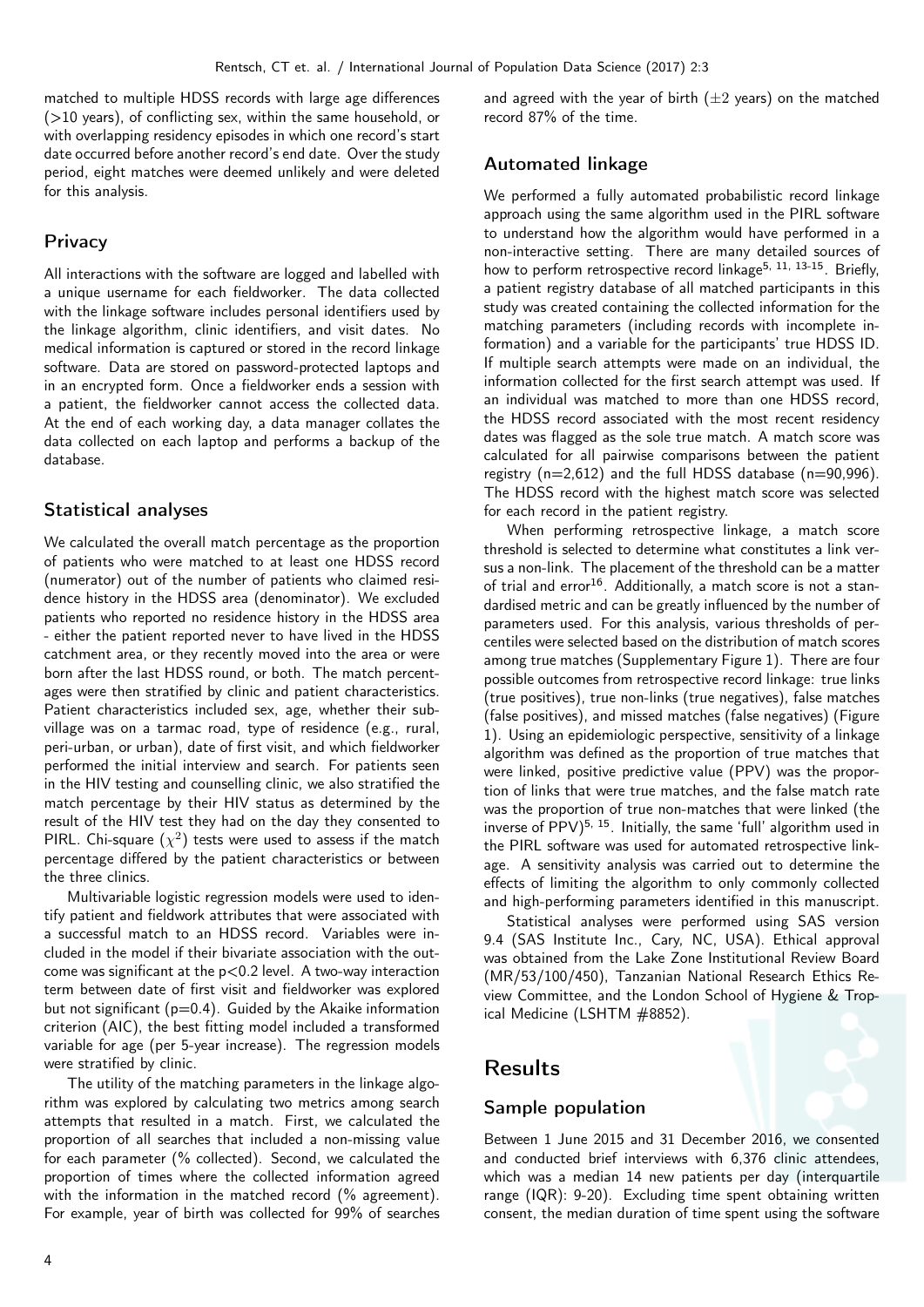Figure 1: Classification diagram of record linkage outcomes against true match status

|             |          | True match status                       |                    |                    |
|-------------|----------|-----------------------------------------|--------------------|--------------------|
| Link status | Link     | True links $(TP)$                       | False matches (FP) | Total links        |
|             | Non-link | Missed matches (FN) True non-links (TN) |                    | Total non-links    |
|             |          | Total matches                           | Total non-matches  | Total record pairs |

Abbreviations: TP = true positives; FP = false positives; FN = false negatives; TN = true negatives Common calculations: sensitivity = TP/(TP+FN); positive predictive value = TP/(TP+FP); false match rate = FP/(FP+TN)

Table 1: Exclusion criteria among point-of-contact interactive record linkage (PIRL) participants in rural Tanzania by clinic, n=6,376

| Exclusion criteria                    | Overall<br>$(n=6.376)$  | CTC.<br>$(n=1,318)$ | ANC<br>$(n=2,583)$                   | HTC.<br>$(n=2,480)$ | $\mathbf{p}$ |
|---------------------------------------|-------------------------|---------------------|--------------------------------------|---------------------|--------------|
| Total excluded                        | 3,752 (58.9)            |                     | 762 (57.8) 1,298 (50.3) 1,692 (68.4) |                     | $<$ 0.0001   |
| Never lived in HDSS area              | $2,206$ $(34.6)$        | 642 (48.7)          | 393 (15.2)                           | 1,171(47.3)         | < 0.0001     |
| Recently born or moved into HDSS area | $1,576(24.7)$ 126 (9.6) |                     | 915(35.4)                            | 535(21.6)           | < 0.0001     |

Abbreviations: CTC - HIV care and treatment centre; ANC - antenatal clinic; HTC - HIV testing and counselling clinic; HDSS health and demographic surveillance system

Note: all statistics are given in n(%)

 $^{\sf a}$ Clinic differences tested for statistical significance with chi-square  $(\chi^2)$  tests

to search for potential matches was 6 minutes (IQR: 2-21 minutes). Among the 6,376 patients, 2,206 (34.6%) reported they had never lived in the HDSS coverage area, and 1,576 (24.7%) were recent residents (either born or moved into the area after the last HDSS round) (Table 1). Thus, 2,624 patients reported residence history in the HDSS area and were considered likely to have a record in the community database.

#### Match statistics

Of the 2,624 patients who reported residence history in the HDSS area, 2,206 (84.1%) were matched to one or more HDSS records (Table 2). By clinic, the match percentage was 86.0% in the CTC, 83.8% in the ANC, and 83.1% in the HTC ( $p=0.36$ ). Overall, the match percentage did not differ by sex (84.2% among females vs. 83.6% among males; p=0.72) (Table 2). Patients who were older had higher match percentages than their younger counterparts (89.2% among  $50+$  years vs.  $83.4\%$  among 15-49 years and  $86.2\%$  among  $<$ 15 years, respectively; p=0.04). Additionally, patients who resided in a sub-village that had no road or was rural, were first seen after August 2015, or were interviewed by fieldworkers 1, 2, or 3 (three of the original fieldworkers) had higher match per-centages than those who resided in a sub-village that had a road or was urban, were first seen in the first three months of the study, or were interviewed by fieldworkers 4 or 5 (less experienced fieldworkers) (all p<0.005). Many of these associations were upheld in the stratified analyses by clinic. However, in the CTC and HTC, there was no significant association between a patient's date of first visit and being matched. In the ANC, match percentages did not differ by age (88.8% among <15 years, 83.5% among 15-49 years,  $66.7\%$  among  $50+$  years;  $p=0.19$ ), but did differ significantly by sex (84.2% among females vs. 70.0% among males;

p=0.04). Of note, only 30 (2.3%) of individuals seen in the ANC were male, the high majority  $(n=28; 93.3%)$  of whom were children aged 6 years or younger, and only three women reported an age of 50+ years. Lastly, in the HTC, there was no statistical difference between the match percentages by HIV test result received on the day of consent to record linkage (83.5% among positives, 83.1% among negatives, and 84.2% among inconclusive/unknowns: p=0.99).

## Logistic regression

The results from the multivariable logistic regression models largely agreed with the bivariate analyses. A multivariable model including all patients suggested that a five-year increase in age was associated with a 7% increase in the odds of being matched (odds ratio (OR) 1.07, 95% confidence interval (CI) 1.02, 1.12) (Table 3). In addition, patients who resided in a sub-village that had no road were 44% more likely to be matched than those who resided in a sub-village that had a road (95% CI 1.02, 2.03). Compared to the initial three months of linkage operations, patients who were first seen later in the study period were twice as likely to be matched (OR 2.07, 95% CI 1.37, 3.12 for first visits between July and December 2016). Lastly, patients who were consented by the substitute or recently trained fieldworker were significantly less likely to be matched than those who were consented by one of the originally trained fieldworkers (OR 0.30, 95% CI 0.18, 0.52 for fieldworker 4, and OR 0.36, 95% CI 0.20, 0.66 for fieldworker 5). There were no significant associations with being matched by sex or type of sub-village in the overall model.

In the multivariable analyses stratified by clinic, males were 68% less likely to be matched than females in the ANC (OR 0.32, 95% CI 0.13, 0.81); however, sex was not associated with being matched in the CTC or HTC. The association between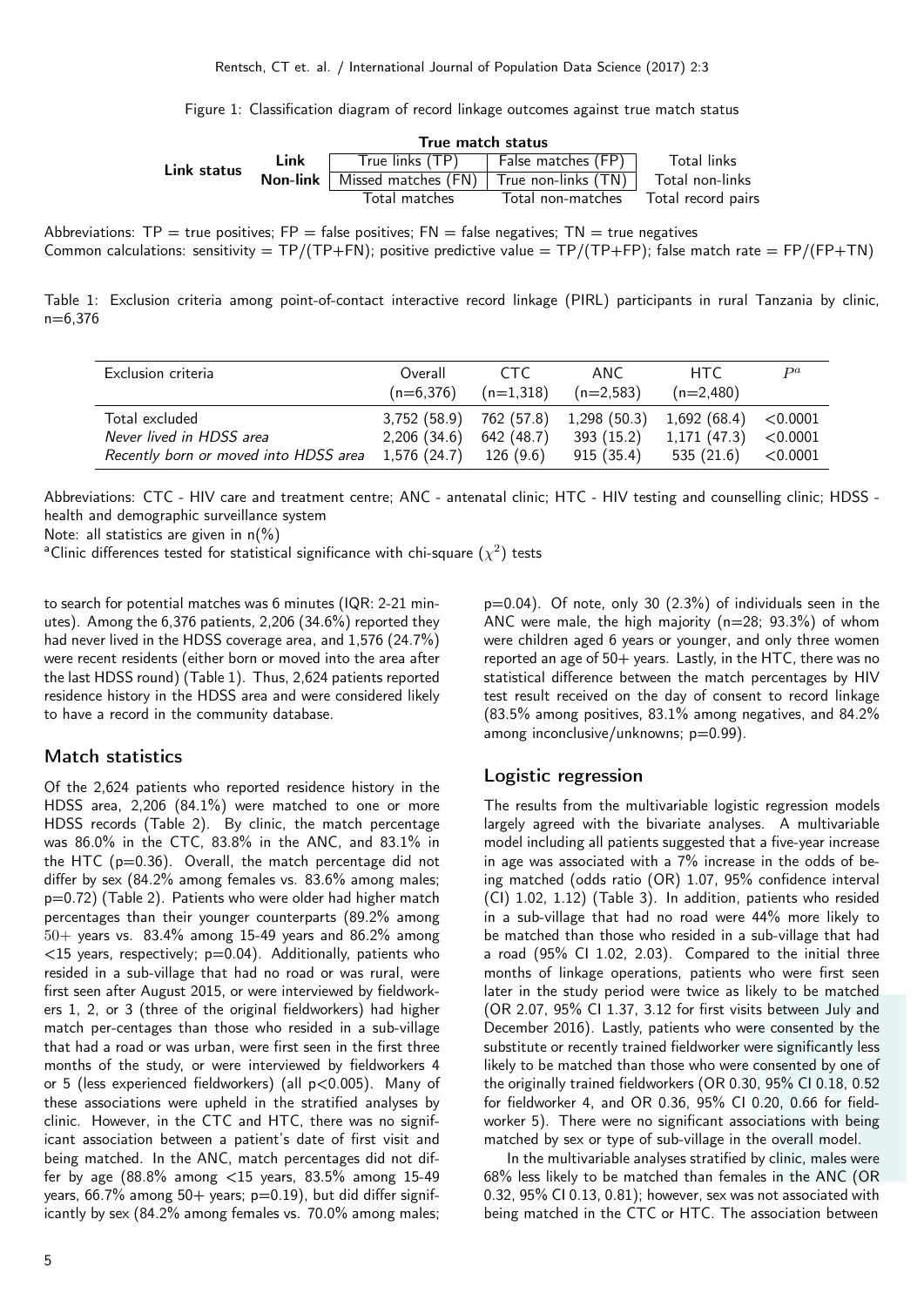|                                    |                        | Overall                  |          |                      | CTC                     |          |                        | ANC                      |        |                      | <b>HTC</b>               |        |
|------------------------------------|------------------------|--------------------------|----------|----------------------|-------------------------|----------|------------------------|--------------------------|--------|----------------------|--------------------------|--------|
| Characteristic                     | Matched<br>$(n=2,206)$ | Not matched<br>$(n=418)$ | $P^a$    | Matched<br>$(n=478)$ | Not matched<br>$(n=78)$ | $P^a$    | Matched<br>$(n=1,077)$ | Not matched<br>$(n=208)$ | $P^a$  | Matched<br>$(n=651)$ | Not matched<br>$(n=132)$ | $P^a$  |
| Sex                                |                        |                          |          |                      |                         |          |                        |                          |        |                      |                          |        |
| Female                             | 1,769 (84.2)           | 331 (15.8)               | 0.7181   | 307 (85.0)           | 54(15.0)                | 0.4030   | 1,053(84.2)            | 197 (15.8)               | 0.0446 | 409 (83.6)           | 80(16.4)                 | 0.6310 |
| Male                               | 433 (83.6)             | 85(16.4)                 |          | 170 (87.6)           | 24(12.4)                |          | 21(70.0)               | 9(30.0)                  |        | 242 (82.3)           | 52(17.7)                 |        |
| Age, years                         |                        |                          |          |                      |                         |          |                        |                          |        |                      |                          |        |
| $\langle 15$                       | 131 (86.2)             | 21(13.8)                 | 0.0431   | 26(81.3)             | 6(18.8)                 | 0.0369   | 87 (88.8)              | 11(11.2)                 | 0.1887 | 18 (81.8)            | 4(18.2)                  | 0.5896 |
| 15-49                              | 1,836 (83.4)           | 365(16.6)                |          | 329 (84.3)           | 61(15.6)                |          | 985 (83.5)             | 195(16.5)                |        | 522 (82.7)           | 109(17.3)                |        |
| $50+$                              | 231 (89.2)             | 28(10.8)                 |          | 122 (92.4)           | 10(7.6)                 |          | 2(66.7)                | 1(33.3)                  |        | 107 (86.3)           | 17(13.7)                 |        |
| Sub-village of residence, has road |                        |                          |          |                      |                         |          |                        |                          |        |                      |                          |        |
| Yes                                | 1,318(81.4)            | 302(18.6)                | < 0.0001 | 227 (82.0)           | 50(18.0)                | 0.0034   | 746 (82.0)             | 164(18.0)                | 0.0027 | 345 (79.7)           | 88 (20.3)                | 0.0029 |
| No                                 | 886 (88.9)             | 111(11.1)                |          | 249 (90.6)           | 26(9.5)                 |          | 331 (88.7)             | 42 $(11.3)$              |        | 306 (87.7)           | 43 (12.3)                |        |
| Sub-village of residence, type     |                        |                          |          |                      |                         |          |                        |                          |        |                      |                          |        |
| Rural                              | 703 (89.0)             | 87(11.0)                 | < 0.0001 | 212 (88.3)           | 28(11.7)                | 0.3595   | 237 (89.1)             | 29 (10.9)                | 0.0084 | 254 (89.4)           | 30(10.6)                 | 0.0005 |
| Peri-urban                         | 696 (84.6)             | 127(15.4)                |          | 140 (85.9)           | 23(14.1)                |          | 380 (84.8)             | 68 (15.2)                |        | 176 (83.0)           | 36(17.0)                 |        |
| Urban                              | 805 (80.2)             | 199 (19.8)               |          | 124 (83.2)           | 25(16.8)                |          | 460 (80.8)             | 109(19.2)                |        | 221(77.3)            | 65 (22.7)                |        |
| Date of first visit                |                        |                          |          |                      |                         |          |                        |                          |        |                      |                          |        |
| June - August 2015                 |                        |                          |          |                      |                         |          |                        |                          |        |                      |                          |        |
|                                    | 845 (81.5)             | 192(18.5)                | 0.0050   | 303(86.3)            | 48 (13.7)               | 0.4326   | 350 (78.8)             | 94(21.2)                 | 0.0014 | 192 (79.3)           | 50 $(20.7)$              | 0.1513 |
| September - December 2015          |                        |                          |          |                      |                         |          |                        |                          |        |                      |                          |        |
|                                    | 503(88.3)              | 67(11.8)                 |          | 118(88.1)            | 16(12.0)                |          | 228 (89.8)             | 26(10.2)                 |        | 157 (86.3)           | 25(13.7)                 |        |
| January - June 2016                |                        |                          |          |                      |                         |          |                        |                          |        |                      |                          |        |
|                                    | 503 $(84.0)$           | 96(16.0)                 |          | 33(80.5)             | 8(19.5)                 |          | 299 (85.4)             | 51(14.6)                 |        | 171 (82.2)           | 37(17.8)                 |        |
| July - December 2016               |                        |                          |          |                      |                         |          |                        |                          |        |                      |                          |        |
|                                    | 355 (84.9)             | 63(15.1)                 |          | 24(80.0)             | 6(20.0)                 |          | 200(84.4)              | 37(15.6)                 |        | 131 (86.8)           | 20(13.3)                 |        |
| Fieldworker                        |                        |                          |          |                      |                         |          |                        |                          |        |                      |                          |        |
| 1 - originally trained             | 731 (86.7)             | 112(13.3)                | 0.0001   | 412 (87.1)           | 61(12.9)                | < 0.0001 | 196 (86.0)             | 32(14.0)                 | 0.3075 | 118(86.1)            | 19(13.9)                 | 0.0237 |
| 2 - originally trained             | 951 (84.9)             | 169(15.1)                |          | 46 (93.9)            | 3(6.1)                  |          | 747 (84.1)             | 141(15.9)                |        | 156 (85.7)           | 26(14.3)                 |        |
| 3 - originally trained             | 387 (82.2)             | 84 (17.8)                |          | 10(66.7)             | 5(33.3)                 |          | 49 (76.6)              | 15(23.4)                 |        | 324 (83.5)           | 64 (16.5)                |        |
| 4 - substitute                     | 59 (69.4)              | 26(30.6)                 |          | 11(52.6)             | 9(47.4)                 |          | 9(90.9)                | 1(9.1)                   |        | 40(71.4)             | 16(28.6)                 |        |
| 5 - recently trained               | 89 (78.1)              | 25(21.9)                 |          |                      |                         |          | 75 (79.8)              | 19(20.2)                 |        | 13(65.0)             | 7(35.0)                  |        |
| HIV test result at first visit     |                        |                          |          |                      |                         |          |                        |                          |        |                      |                          |        |
| Positive                           |                        |                          |          |                      |                         |          |                        |                          |        | 106(83.5)            | 21(16.5)                 | 0.9855 |
| Negative                           |                        |                          |          |                      |                         |          |                        |                          |        | 529 (83.1)           | 108 (17.0)               |        |
| Inconclusive/unknown               |                        |                          |          |                      |                         |          |                        |                          |        | 16 (84.2)            | 3(15.8)                  |        |

Table 2: Match percentages among eligible point-of-contact interactive record linkage (PIRL) participants in rural Tanzania, by patient characteristic and clinic, n=2,624

Abbreviations:

CTC - HIV care and treatment centre; ANC - antenatal clinic; HTC - HIV testing and counselling clinic; HDSS - health and demographic surveillance system; IQR - interquartile range

Note: all statistics are given in n (%), unless otherwise noted $^{\rm a}$ Statistical differences tested for significance with chi-square ( $\chi^2$ ), Fisher's Exact, or Wilcoxon Rank-Sum tests **bRecently hired fieldworker who had not yet worked in CTC**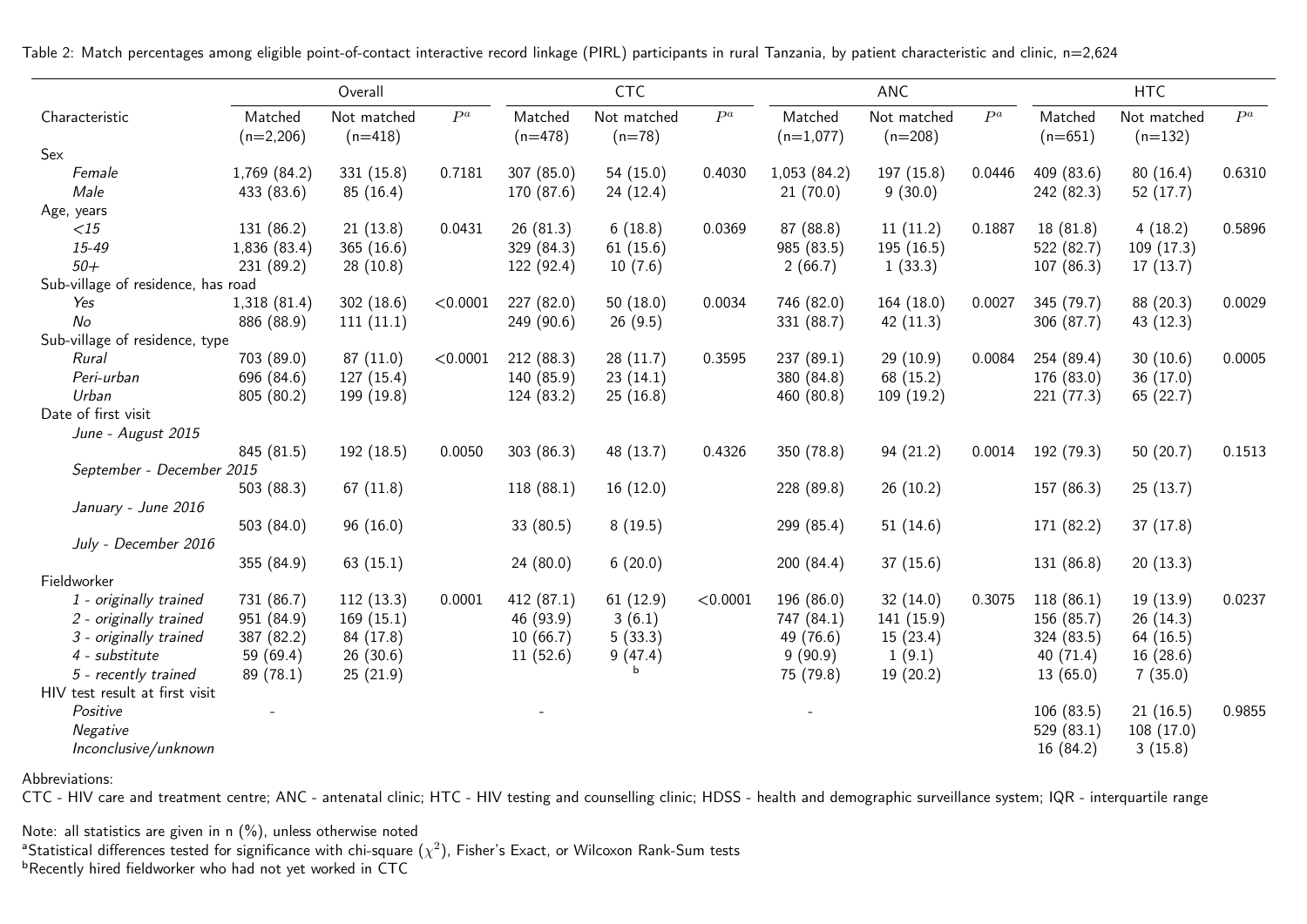increased age and being matched found in the overall model was stronger in the CTC model (OR 1.17, 95% CI 1.06, 1.28) and similar in the HTC (OR 1.07, 95% CI 0.99, 1.16); however, the association was not found in the ANC. Conversely, the increased odds of being matched later in the study period compared earlier in the study period was not found in the CTC, but still found in the ANC and HTC. Interestingly, a positive or inconclusive/unknown HIV test result was not associated with being matched (OR 0.94, 95% CI 0.55, 1.62 for positive result; OR 0.82, 95% CI 0.22, 2.99 for inconclusive/unknown result).

## Linkage algorithm

PIRL performed well in this setting. In addition to the 2,206 matched individuals who reported they had a residency history in the HDSS area, HDSS records were also found for 406 (10.8%) of the patients who did not initially report a residence history in the HDSS area (the name "Kisesa" refers to a ward, a village within the ward, and a sub-village within that in which the health facility is located, which makes it conceivable that patients may report not living in Kisesa because they interpreted the question to mean village or sub-village rather than ward). Additionally, some of the individuals reported having multiple residency episodes within the HDSS area, thus qualifying them to have more than one HDSS ID record. In total, we matched 3,434 HDSS records to 2,612 individuals. We selected the HDSS record associated with the most recent residency dates for the remaining calculations. Of the 2,612 matches, 1,871 (71.6%) were ranked with the highest score by the search algorithm, and 306 (11.7%) were ranked with the second highest score. The remaining 435 (16.7%) matched records were ranked between third and twentieth by the computer algorithm. The mean match score was higher for matched records ranked first (mean match score 25.6, standard deviation (SD) 10.2) than matched records ranked second (mean match score 19.4, SD 9.5) or third and below (mean match score 12.2, SD 8.6). Interestingly, the median number of parameters used to search was only slightly higher for matched records ranked first (11, IQR: 9-11) than for matched records ranked second (10, IQR: 9-11) or third and below (10, IQR: 9-11), however this difference was statistically significant  $(p<0.01)$ .

The matching parameters with the highest completeness during the first search attempt were first name, second name, third name, sex, year of birth, village, sub-village, and first and second name of a household member (all >83%) (Figure 2). These parameters also had the highest levels of agreement between the information collected and the matched HDSS record (all  $>64\%$ ), apart from third name, which had only 5.7% agreement. Fieldworkers took advantage of the linkage software's ability to perform multiple searches by updating the identifiers given during the brief interviews. A table that compares the completeness and agreement of all parameters between the first and matched search attempt can be found in the supplemental material (Supplemental Table 1). Briefly, the previously defined parameters with the highest levels of completeness and agreement for the first search had similar levels of completeness but increased levels of agreement for the search that resulted in a match.

#### Comparisons with automated linkage

Utilising the linked database resulting from PIRL as the gold standard, we applied a fully automated retrospective record linkage approach to compare the performance of the linkage algorithm. The full range of match scores among true matches was nearly completely enveloped by the range of match scores among true non-matches (Supplementary Figure 1). We calculated the sensitivity and PPV of the full algorithm at  $10^{th}$ -, 30<sup>th</sup>-, 50<sup>th</sup>-, 70<sup>th</sup>-, and 90<sup>th</sup>-percentile match score thresholds. As the match score threshold was increased, sensitivity (the proportion of the 2,612 gold standard matches that were correctly identified and linked) decreased from 55% (1440/2612) to 10% (247/2612), and PPV (the proportion of linked records that were true matches) increased from 55% (1440/2612) to 85% (247/292) (Figure 3).

Individual characteristics differed between the PIRL dataset and automated linked dataset at each match score threshold. Chiefly, the automated linkage resulted in a dataset that over-represented children aged five years or younger and under-represented adults aged between 18-34 years (all p<0.0001) (Table 4). Additionally, females were underrepresented and males were over-represented in datasets created at higher match score thresholds (both p<0.02). Remarkably, the sensitivity analysis using an algorithm limited to only first name, second name, sex, year of birth, village, sub-village, and first and second name of a household member suggested the limited algorithm performed similarly to the full algorithm in terms of the algorithm's sensitivity and PPV, and the comparison between the automated linked datasets (Supplemental Figures 2 and 3, Supplemental Table 2).

# **Discussion**

PIRL - which combines a probabilistic search algorithm for identifying potential matches with a relatively simple human intervention - shows promise for linking multiple data sources in rural Tanzania. We matched 84% of individuals who reported any residence history in the HDSS area to at least one HDSS record. Session-specific notes stored in the software and discussions with fieldworkers suggested likely reasons (usually in combination with each other) why an HDSS record was not found for individuals who reported a residence history. First, the chances an HDSS enumerator contacted any respondent in a household was reduced as the household size decreased, particularly in households with one or two members. Second, HDSS rounds were usually conducted during the work day and may fail to capture individuals whose employment requires them away from home for extended periods of time. Lastly, given the sensitive nature of attending a clinic for HIV testing or care or antenatal services, fieldworkers were trained to use caution when a patient seemed unwilling to divulge the other personal information, such as names they may use at home (and be listed on their HDSS record), when a record could not be found. In these instances, we stopped searching for HDSS records in the hopes that the patient would be more amenable to sharing more information during any repeat visit.

During the study period, we had no refusals to provide informed written consent from clinic attendees who agreed to sit down with a fieldworker. We believe a more likely approach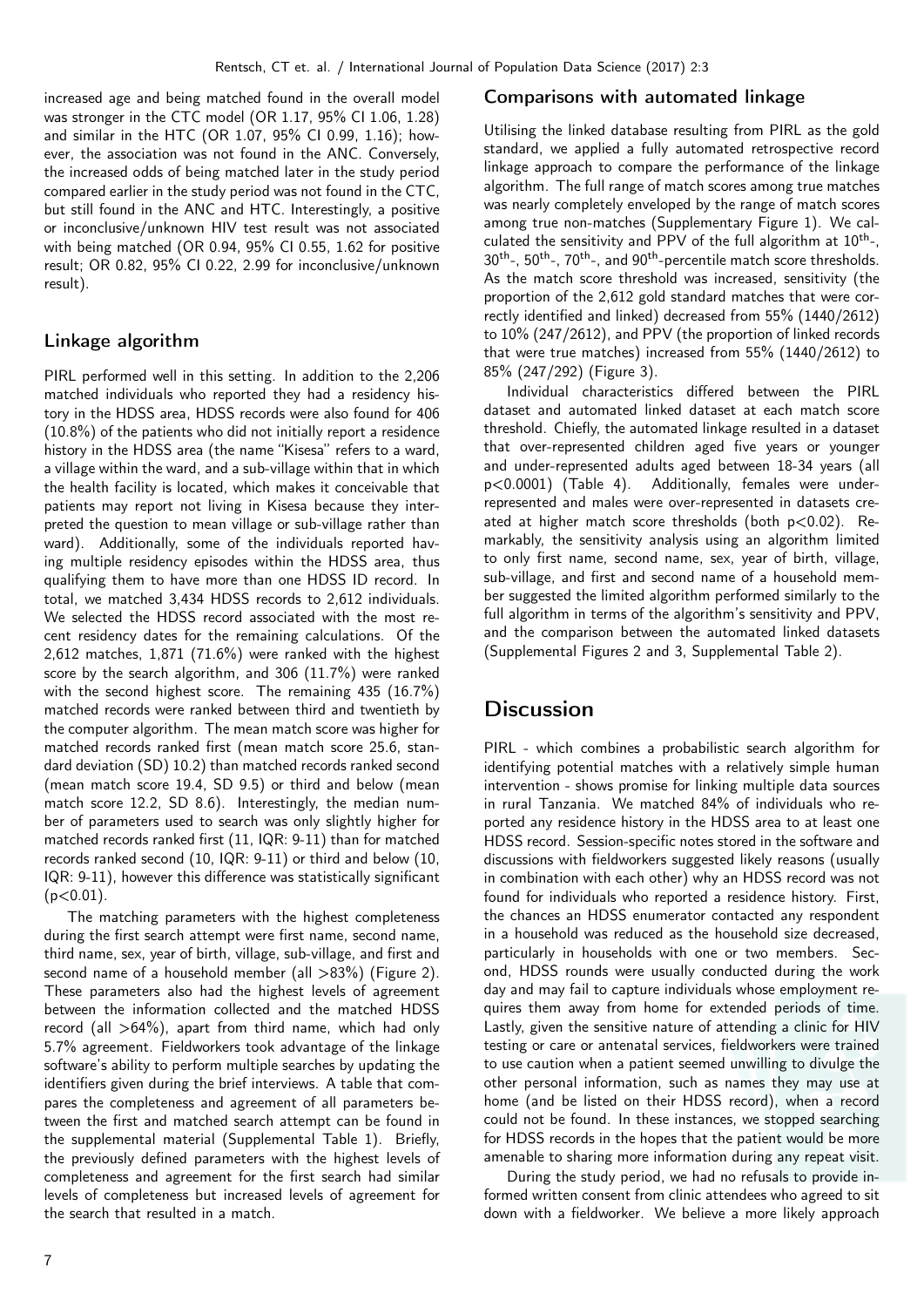|  | Table 3: Results from multivariable logistic regression models estimating the associations between being matched to an HDSS |  |  |  |  |  |  |
|--|-----------------------------------------------------------------------------------------------------------------------------|--|--|--|--|--|--|
|  | record with various patient characteristics in rural Tanzania, overall and by clinic                                        |  |  |  |  |  |  |

|                                              | Overall                              | <b>CTC</b>                                 | <b>ANC</b>                           | <b>HTC</b>                                     |
|----------------------------------------------|--------------------------------------|--------------------------------------------|--------------------------------------|------------------------------------------------|
| Characteristic                               | OR (95% CI)                          | OR (95% CI)                                | OR (95% CI)                          | OR (95% CI)                                    |
| Sample size (number missing)                 | 2,624(22)                            | 556 (6)                                    | 1,285(10)                            | 783 (6)                                        |
| Sex                                          |                                      |                                            |                                      |                                                |
| Female                                       | 1                                    | 1                                          | $\mathbf{1}$                         | 1                                              |
| Male                                         | 0.89(0.67, 1.17)                     | 1.34(0.77, 2.33)                           | $0.32$ $(0.13, 0.81)$                | $0.92$ (0.61, 1.37)                            |
| Age, per 5-year increase                     | 1.07(1.02, 1.12)                     | 1.17(1.06, 1.28)                           | 0.95(0.87, 1.05)                     | 1.07(0.99, 1.16)                               |
| Sub-village of residence, has road           |                                      |                                            |                                      |                                                |
| Yes                                          | 1                                    | 1                                          | 1                                    | 1                                              |
| No                                           | 1.44(1.02, 2.03)                     | $2.69$ $(1.22, 5.95)$                      | 1.39(0.86, 2.25)                     | 0.95(0.48, 1.85)                               |
| Sub-village of residence, type               |                                      |                                            |                                      |                                                |
| Rural                                        | 1.44(0.97, 2.14)                     | $0.62$ (0.25, 1.52)                        | 1.54(0.87, 2.74)                     | 2.41(1.10, 5.31)                               |
| Peri-urban                                   | 1.13(0.89, 1.53)                     | $0.92$ $(0.47, 1.79)$                      | 1.21(0.83, 1.76)                     | 1.34(0.78, 2.31)                               |
| Urban                                        | 1                                    | 1                                          | 1                                    | 1                                              |
| Date of first visit                          |                                      |                                            |                                      |                                                |
| June - August 2015                           | 1                                    | 1                                          | 1                                    | 1                                              |
| September - December 2015                    | 1.95(1.43, 2.66)                     | 1.54(0.75, 3.13)                           | 2.98 (1.79, 4.95)                    | $2.26$ $(1.17, 4.36)$                          |
| January - June 2016                          | 1.44(1.09, 1.91)                     | 1.20(0.39, 3.65)                           | 2.03(1.30, 3.17)                     | 2.42(1.17, 5.01)                               |
| July - December 2016                         | 2.07(1.37, 3.12)                     | 0.89(0.23, 3.43)                           | 2.43 (1.23, 4.82)                    | 5.15 (2.06, 12.89)                             |
| Fieldworker who performed first search       |                                      |                                            |                                      |                                                |
| 1 - originally trained                       | 0.93(0.70, 1.23)                     | 0.44(0.12, 1.70)                           | $0.69$ $(0.41, 1.17)$                | 1.03(0.53, 2.00)                               |
| 2 - originally trained                       | 1                                    | 1                                          | 1                                    | 1                                              |
| 3 - originally trained<br>4 - substitute     | 0.77(0.56, 1.05)<br>0.30(0.18, 0.52) | $0.12$ (0.02, 0.72)<br>$0.12$ (0.03, 0.61) | 0.47(0.23, 0.95)<br>1.09(0.13, 9.46) | 1.84 (0.90, 3.79)<br>0.45(0.21, 0.96)          |
| 5 - recently trained                         | $0.36$ $(0.20, 0.66)$                | a                                          | 0.43(0.19, 0.97)                     | 0.17(0.05, 0.53)                               |
|                                              |                                      |                                            |                                      |                                                |
| HIV test result at first visit               |                                      |                                            |                                      |                                                |
|                                              |                                      |                                            |                                      |                                                |
|                                              |                                      |                                            |                                      |                                                |
| Positive<br>Negative<br>Inconclusive/unknown |                                      |                                            |                                      | $0.94$ $(0.55, 1.62)$<br>$0.82$ $(0.22, 2.99)$ |

Abbreviations: CTC - HIV care and treatment centre; ANC - antenatal clinic; HTC - HIV testing and counselling clinic; HDSS health and demographic surveillance system

Note: all statistics are given in  $n(\%)$ 

 $^{\sf a}$ Clinic differences tested for statistical significance with chi-square  $(\chi^2)$  tests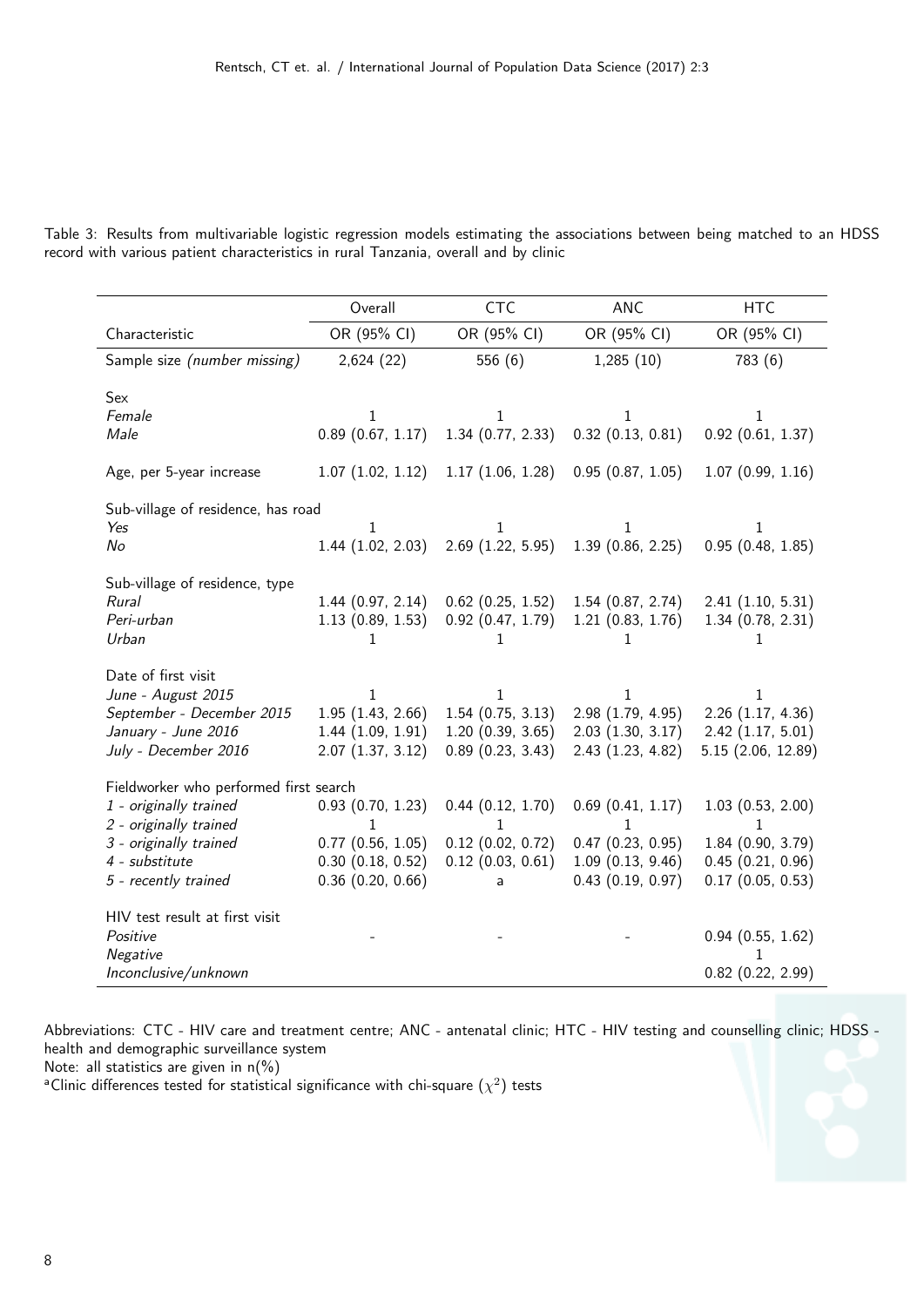Figure 2: Quality measures of a probabilistic record linkage algorithm used to link health facility and HDSS databases in rural Tanzania, first search attempt



Notes:  $HH =$  household member;  $TCL =$  ten-cell leader, an individual for a group of ten households; % collected = proportion of matched records with completed information;  $%$  agreement = proportion of matched records with agreeing information

Figure 3: Sensitivity (Se) and positive predictive value (PPV) of automated retrospective record linkage at various match score percentile thresholds, full algorithm



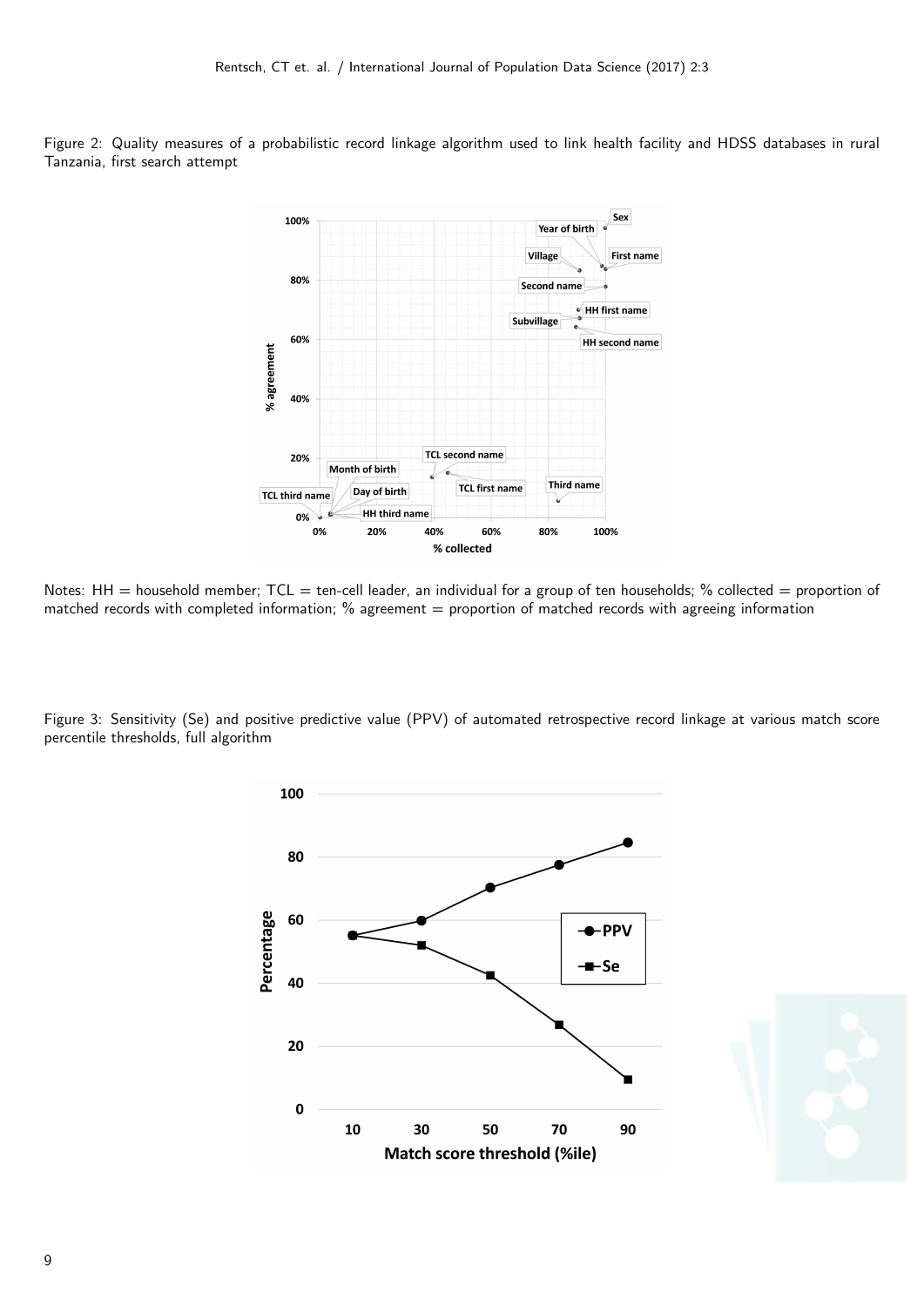|                                                    | Automated: full algorithm |                  |                    |                  |          |                  |          |  |
|----------------------------------------------------|---------------------------|------------------|--------------------|------------------|----------|------------------|----------|--|
|                                                    | PIRL match                | Threshold=10%ile |                    | Threshold=50%ile |          | Threshold=90%ile |          |  |
| Characteristic                                     | $n$ (%)                   | $n$ (%)          | $p$ -value $^\ast$ | $n$ (%)          | p-value* | $n$ (%)          | p-value* |  |
| Total matched (PPV)                                | 2,612                     | 2,612(55.1)      |                    | 1,579(70.3)      |          | 292 (84.6)       |          |  |
| Sex                                                |                           |                  |                    |                  |          |                  |          |  |
| Female                                             | 2,061(78.9)               | 2,036(78.0)      | 0.4004             | 1,185(75.1)      | 0.0038   | 213(73.0)        | 0.0191   |  |
| Male                                               | 551(21.1)                 | 576 (22.1)       |                    | 394 (25.0)       |          | 79 (27.1)        |          |  |
| Age, in years                                      |                           |                  |                    |                  |          |                  |          |  |
| $< \! 5$                                           | 125(4.8)                  | 198(7.6)         | < 0.0001           | 132(8.4)         | < 0.0001 | 46 (15.8)        | < 0.0001 |  |
| $5 - 17$                                           | 393(15.1)                 | 464 (17.8)       |                    | 239(15.2)        |          | 35(12.0)         |          |  |
| 18-34                                              | 1,384(53.0)               | 1,301(49.9)      |                    | 770 (48.8)       |          | 125 (42.8)       |          |  |
| $35 - 49$                                          | 522(20.0)                 | 433 (16.6)       |                    | 301(19.1)        |          | 68 (23.3)        |          |  |
| 50-64                                              | 160(6.1)                  | 162(6.2)         |                    | 105(6.7)         |          | 15(5.1)          |          |  |
| $65+$                                              | 28(1.1)                   | 52(2.0)          |                    | 30(1.9)          |          | 3(1.0)           |          |  |
| Village of residence                               |                           |                  |                    |                  |          |                  |          |  |
| Kisesa                                             | 999 (38.3)                | 982 (37.6)       | 0.9340             | 586 (37.1)       | 0.8100   | 111(38.0)        | 0.3320   |  |
| Kanyama                                            | 521(20.0)                 | 529 (20.3)       |                    | 302(19.1)        |          | 46 (15.8)        |          |  |
| Kitumba                                            | 424 (16.2)                | 444 (17.0)       |                    | 262(16.6)        |          | 48 (16.4)        |          |  |
| Isangijo                                           | 257(9.8)                  | 258(9.9)         |                    | 176 (11.2)       |          | 39 (13.4)        |          |  |
| lhayabuyaga                                        | 152(5.8)                  | 138(5.3)         |                    | 89(5.6)          |          | 21(7.2)          |          |  |
| Igekemaja                                          | 141(5.4)                  | 150(5.7)         |                    | 94(6.0)          |          | 13(4.5)          |          |  |
| Welamasonga                                        | 118(4.5)                  | 111(4.3)         |                    | 70(4.4)          |          | 14(4.8)          |          |  |
| Marital status <sup>a</sup>                        |                           |                  |                    |                  |          |                  |          |  |
| Never married                                      | 362 (24.0)                | 272 (24.1)       | 0.9997             | 179 (22.5)       | 0.4266   | 33(22.3)         | 0.6089   |  |
| Married once                                       | 724 (48.0)                | 540 (47.8)       |                    | 403(50.6)        |          | 72 (48.7)        |          |  |
| Remarried                                          | 175(11.6)                 | 132(11.7)        |                    | 99 (12.4)        |          | 22(14.9)         |          |  |
| Separated/Widowed                                  | 249 (16.5)                | 187 (16.5)       |                    | 116(14.6)        |          | 21(14.2)         |          |  |
| Pregnant at last HDSS round <sup>b</sup>           |                           |                  |                    |                  |          |                  |          |  |
| No                                                 | 1,057(95.7)               | 758 (95.5)       | 0.8425             | 529(95.0)        | 0.5292   | 101(98.1)        | 0.3094   |  |
| Yes                                                | 48 (4.3)                  | 36(4.5)          |                    | 28(5.0)          |          | 2(1.9)           |          |  |
| Enrolled in school at last HDSS round <sup>c</sup> |                           |                  |                    |                  |          |                  |          |  |
| No                                                 | 378 (72.0)                | 282 (67.6)       | 0.1454             | 185 (68.3)       | 0.2725   | 25(52.1)         | 0.0038   |  |
| Yes                                                | 147 (28.0)                | 135 (32.4)       |                    | 86 (31.7)        |          | 23 (47.9)        |          |  |

Table 4: Distribution of individual characteristics in the dataset matched using point-of-contact interactive record linkage (PIRL) compared with those matched using a purely automated probabilistic approach using the full algorithm, by match score threshold

Abbreviations: HDSS - health and demographic sentinel surveillance

\*Statistical differences tested for significance with chi-square ( $\chi$ 2) or Fisher's Exact tests

<sup>a</sup>This question was only given to individuals aged 15 years or older

<sup>b</sup>This question was only given to females between 15 and 49 years of age

<sup>c</sup>This question was only given to individuals between 5 and 25 years of age

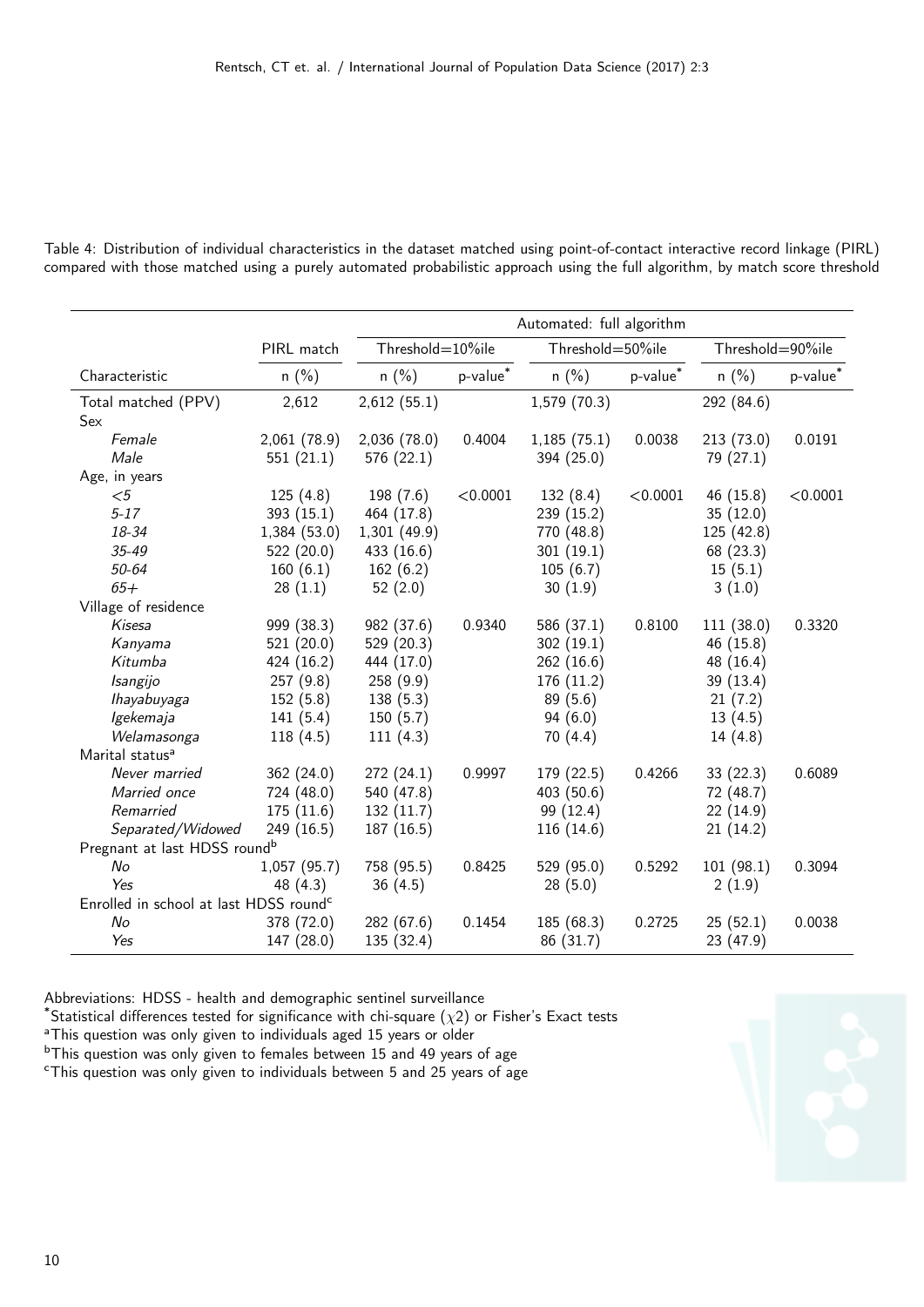individuals who did not wish to participate may have taken was to passively refuse participation by not agreeing to meet with a fieldworker. During high-volume clinic days, the number of clinic attendees far exceeded the number of individuals we could enrol in record linkage, and patients who were willing to participate self-selected to queue for the fieldworkers.

Matching statistics improved as fieldwork progressed. Individuals who consented into the study with one of the more experienced fieldworkers or later in the study period were more likely to be matched than those who consented into the study with a recently hired fieldworker or at the beginning of the study period. These characteristics are indicators of an increasing maturity of the PIRL system and the increasing knowledge of the fieldworkers. Two of the three clinics (ANC and HTC) improved their match percentage compared to the first three months of fieldwork, which was likely due to the fieldworkers gaining understanding of the computer software. The lack of association with time and being matched in the CTC was likely due to the comparatively greater experience of fieldworker 1 who was the sole worker in the CTC during the first three months of the study period.

Increased age was another important characteristic associated with matching success, which has been shown elsewhere to be negatively associated with being matched using retrospective record linkage<sup>7</sup> . In theory, older individuals are likely to have spent a longer time in the HDSS area and thus have a more visible footprint in the database compared to younger individuals who are often more mobile. However, records for older individuals may contain out-of-date or inaccurate information, such as names, addresses, and dates of birth. A benefit of PIRL is the ability to perform multiple searches through the HDSS database while interviewing the individual whereas these issues would not get resolved using purely retrospective methods. There was also some evidence in the CTC and HTC that individuals from more rural areas of the HDSS area without a nearby road were independently more likely to be matched than those who lived near a main road. One explanation of this phenomenon could be due to the higher rate of migration within and into the urban and peri-urban areas, which have a higher density of households than in rural areas. A patient's sex was associated with being matched among ANC clinic attendees, where the small number of males were infants and were not likely to have an established record in the HDSS. Lastly, there was no evidence of an association between an HIV test result in the HTC and being matched to an HDSS record. Our belief was that HIV-positive individuals may be less likely to divulge identifying information required for record linkage; however, it is important to note the HTC clients in this study may not have been aware of their HIV status at the time of consenting to the study since record linkage interviews were conducted prior to HIV testing and counselling.

The results of the automated retrospective linkage substantiated the benefit of PIRL. At the 10<sup>th</sup>-percentile match score threshold, the algorithm had only 55% sensitivity and 55% PPV. In record linkage literature, the inverse of PPV is called the 'false-match rate' and is interpreted as the proportion of incorrectly linked records in a dataset<sup>15</sup>. Increasing the match score threshold resulted in lower sensitivity but with

gains in PPV and thus a decreasing false match rate. At the 90<sup>th</sup>-percentile threshold, the algorithm had 10% sensitivity and the false-match rate was 15%. The choice of an acceptable level of false matches in a dataset depends on how the linked data are to be used. In our case, an appropriate amount of linkage error may be theorised as the maximum level at which secondary data analyses using the linked data would be unbiased. However, our results suggested that individual characteristics including age and sex were not properly represented in the automated linked datasets at any threshold. Therefore, analyses using data from automated linkage in this setting would potentially be biased. Further research is planned to measure the impact of varying linkage error rates on secondary data analyses.

There were two other past attempts to link clinic and HDSS data in Kisesa. One study linked individuals' ANC records with their HDSS records using those whose ANC IDs were captured in an HDSS survey as the gold standard; out of 16,601 records, 75% were matched to an HDSS record with  $70\%$  sensitivity and  $98\%$  PPV<sup>17</sup>. Another study in Kisesa linked HTC clinic records to the HDSS using those whose HTC IDs were captured in an HIV surveillance round as the gold standard; out of 10,994 records, 37% were matched to an HDSS record with 18% sensitivity and a PPV of 69%<sup>18</sup>. The main limitations in each of these retrospective linkages was the poor data quality of the clinic ID variables captured in the HDSS and HIV surveillance data, respectively. PIRL is an approach that does not rely on previously collected identifiers that may suffer from poor data quality issues, such as high levels of missingness.

A key advantage of PIRL over a purely automated approach is the ability to perform multiple searches for the same individual. The match score that is calculated for each search attempt is not standardised and can be heavily influenced by both the quantity and quality of parameters used to search. The highest performing parameters during the first search attempt (first and second name, sex, year of birth, village, subvillage, and first and second name of a household member) all experienced 2-11% increased levels of agreement (a quality measure) between the first and matched search attempts. Concurrently, the change in the level of completeness (a quantity measure) in these parameters only changed between 0- 3%. Therefore, these results suggest the amendments made to identifying information gathered during brief interviews was a key driver to locating a match - a feature of our PIRL system that is not common in purely automated linkage approaches.

We introduced a PIRL system to link HDSS records with a local health facility that serves the HDSS population with the goal of producing a data source that could be used to monitor the utilisation of health services and the outcomes of patients after they have made contact with the health system. The linked clinical data could also be used to validate or substitute the self-reported health status and health service use data collected in the HDSS surveys. Depending on available support, we conclude PIRL should be continued and expanded in Kisesa to other clinics in the HDSS area. We believe PIRL may be a cost-effective solution for smaller-scale research projects where data quality is a principal concern.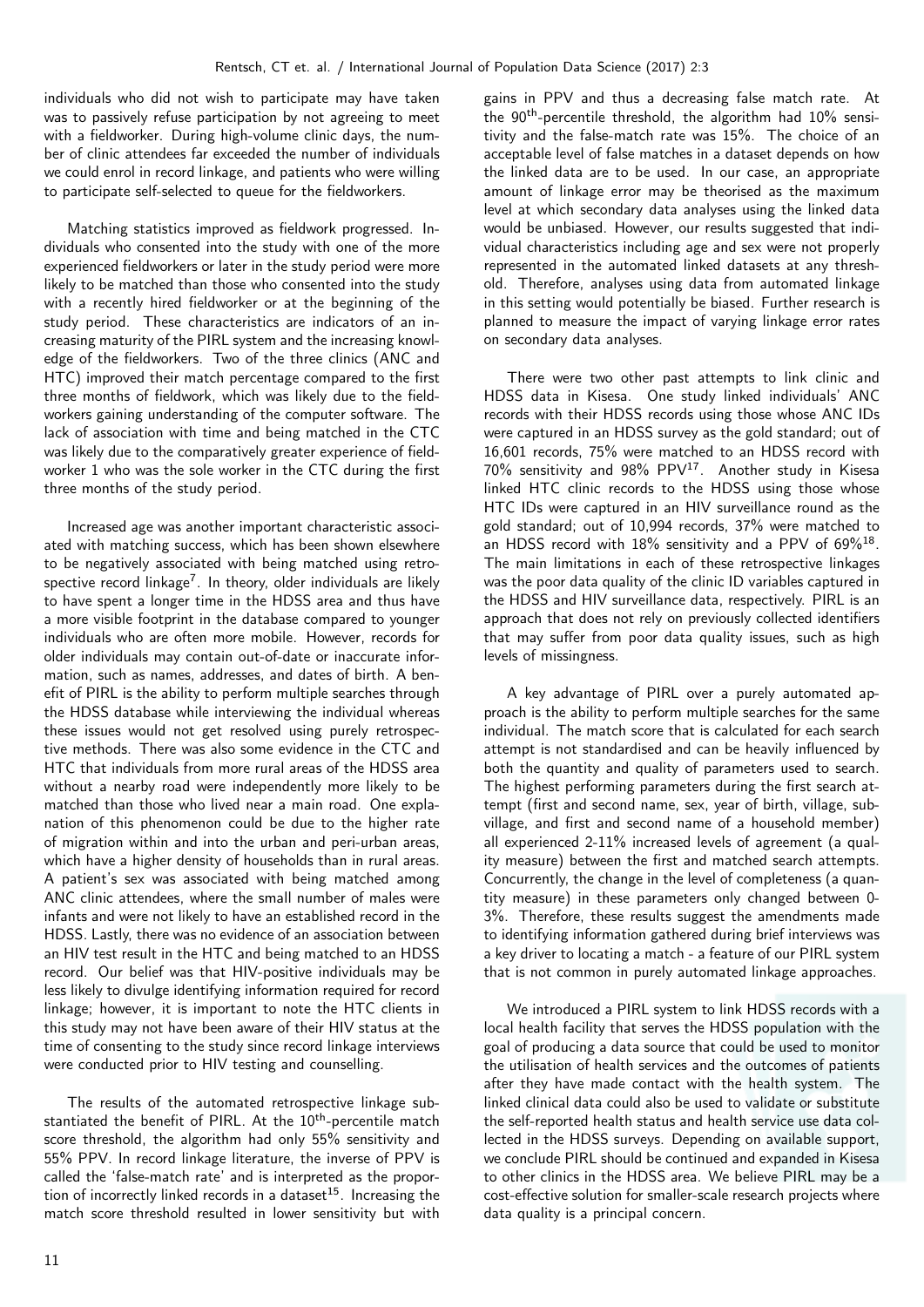# Conclusion

Where resources are available, PIRL is a promising tool for linking multiple sources of data in a setting that lacks unique identifiers. We developed PIRL software that incorporated a probabilistic algorithm and allowed for multiple search attempts for an individual. A high majority (84%) of the individuals who reported residence history in the area were matched to one or more of their HDSS records. In this setting, an automated retrospective approach to record linkage at the lowest thresholds would have only correctly identified about half of the true matches and resulted in high linkage errors, therefore highlighting immediate benefit of this prospective approach. The data infrastructure produced by PIRL has the potential to become an invaluable resource for monitoring access to and utilization of health facility services at subnational levels.

# Acknowledgements

The authors thank David Beckles and Jason Catlett for providing technical support for the development of the PIRL software, the field team for conducting the interviews and data collection, and the participating communities. This work constitutes PhD research funded by the UK Economic and Social Research Council (ESRC). This study was supported by the Bill & Melinda Gates Foundation grants to the ALPHA Network [BMGF-OPP1082114] and the MeSH Consortium [BMGF-OPP1120138]. The Kisesa HDSS is a member of the INDEPTH Network and has received funding from the Global Fund [TNZ-405-GO4-H, TNZ-911-G14-S]. KH is supported by the Wellcome Trust [103975/Z/14/Z].

# Conflicts of Interest

None declared

# Supplementary Appendices

Supplemental Table 1. Agreement conditions, match (m) probabilities, proportion collected, and proportion of records with agreement for each field (i) in the probabilistic algorithm, by first and matched search attempts

Supplemental Figure 1. Log frequency of match scores calculated for all pairwise comparisons using full algorithm, by true match status

Supplemental Figure 2. Log frequency of match scores calculated for all pairwise comparisons using limited algorithm, by true match status

Supplemental Figure 3. Sensitivity (Se) and positive predictive value (PPV) of automated retrospective record linkage at various match score percentile thresholds, full (F) vs. limited (L) algorithm

Supplemental Table 2. Distribution of individual characteristics in the dataset matched using point-of-contact interactive record linkage (PIRL) compared with those matched using a purely automated probabilistic approach using a full and limited algorithm, by match score threshold

# References

- 1. Sankoh O, Network I. CHESS: an innovative concept for a new generation of population surveillance. Lancet Glob Health. 2015;3(12):e742.
- 2. Roos LL, Wajda A, Nicol JP. The Art and Science of Record Linkage: Methods that Work with Few Identifiers. Comput Biol Med. 1986;16(1):45-57.
- 3. Jaro MA. Probabilistic linkage of large public health data files. Stat Med. 1995;14:491-8.
- 4. Meray N, Reitsma JB, Ravelli ACJ, Bonsel GJ. Probabilistic record linkage is a valid and transparent tool to combine databases without a patient identification number. J Clin Epidemiol. 2007;60(9):883-91.
- 5. Sayers A, Ben-Shlomo Y, Blom AW, Steele F. Probabilistic record linkage. Int J Epidemiol. 2015.
- 6. Corbell C, Katjitae I, Mengistu A, Kalemeera F, Sagwa E, Mabirizi D, et al. Records linkage of electronic databases for the assessment of adverse effects of antiretroviral therapy in sub-Saharan Africa. Pharmacoepidemiology and Drug Safety. 2012;21(4):407-14.
- 7. Kabudula CW, Clark BD, Gómez-Olivé FX, Tollman S, Menken J, Reniers G. The promise of record linkage for assessing the uptake of health services in resource constrained settings: a pilot study from South Africa. BMC Med Res Methodol. 2014;14(71).
- 8. Kabudula C, Rentsch C, Catlett J, Beckles D, Masilela N, Zaba B, et al. PIRL - Point-of-contact Interactive Record Linkage software. [https://doi.org/10.](https://doi.org/10.5281/zenodo.998867) [5281/zenodo.998867](https://doi.org/10.5281/zenodo.998867); 2017.
- 9. Newcombe H, Kennedy J, Axford S, James A. Automatic Linkage of Vital Records. Science. 1959;130(3381):954-9.
- 10. Fellegi IP, Sunter AB. A Theory for Record Linkage. J Am Stat Assoc. 1969;64(328):1183-210.
- 11. Herzog TN, Scheuren FJ, Winkler WE. Data quality and record linkage techniques: Springer Science & Business Media; 2007.
- 12. Winkler WE. String Comparator Metrics and Enhanced Decision Rules in the Fellegi-Sunter Model of Record Linkage. 1990.
- 13. Winkler WE. Overview of Record Linkage and Current Research Directions. Washington, DC: US Bureau of the Census; 2006.
- 14. Christen P. Data matching: concepts and techniques for record linkage, entity resolution, and duplicate detection: Springer Science & Business Media; 2012.
- 15. Harron K, Goldstein H, Dibben C. Methodological developments in data linkage: John Wiley & Sons; 2015.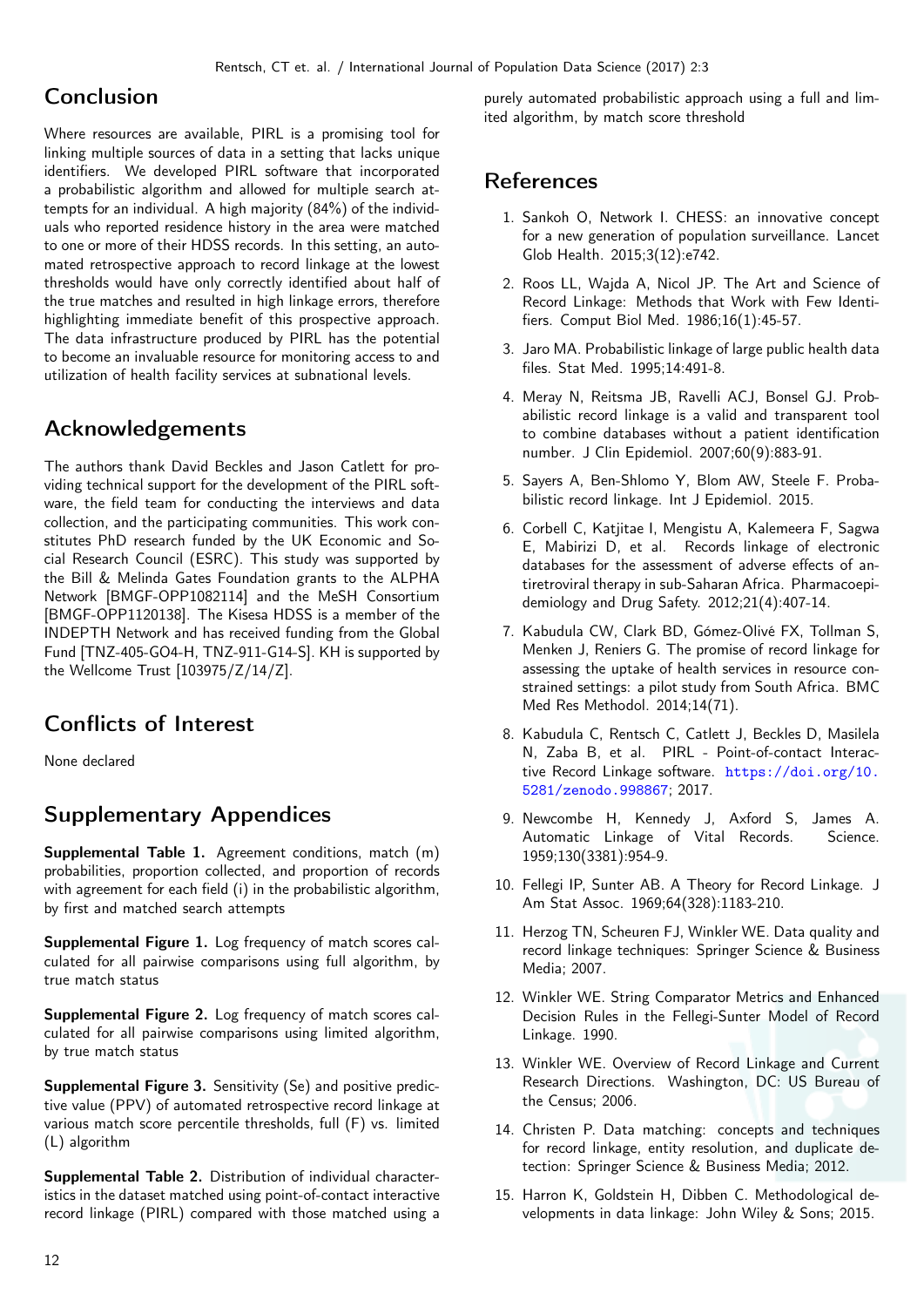- 16. Newcombe H. Strategy and art in automated death searches. Am J Public Health. 1984;74(12).
- 17. Gourlay A, Wringe A, Todd J, Cawley C, Michael D, Machemba R, et al. Factors associated with uptake of services to prevent mother-to-child transmission of HIV in a community cohort in rural Tanzania. Sex Transm Infect. 2015.
- 18. Cawley C, Wringe A, Todd J, Gourlay A, Clark B, Masesa C, et al. Risk factors for service use and trends in coverage of different HIV testing and counselling models in northwest Tanzania between 2003 and 2010. Trop Med Int Health. 2015.

# Abbreviations

| <b>AIC</b>      | Akaike information criterion                 |
|-----------------|----------------------------------------------|
| <b>ANC</b>      | antenatal clinic                             |
| CI.             | confidence interval                          |
| C <sub>TC</sub> | HIV care and treatment centre                |
| <b>HDSS</b>     | health and demographic surveillance system   |
| <b>HTC</b>      | HIV testing and counselling clinic           |
| IQR             | interquartile range                          |
| <b>LSHTM</b>    | London School of Hygiene & Tropical Medicine |
| 0R              | odds ratio                                   |
| PIRL            | point-of-contact interactive record linkage  |
| <b>PMTCT</b>    | prevention of mother-to-child transmission   |
| <b>PPV</b>      | positive predictive value                    |

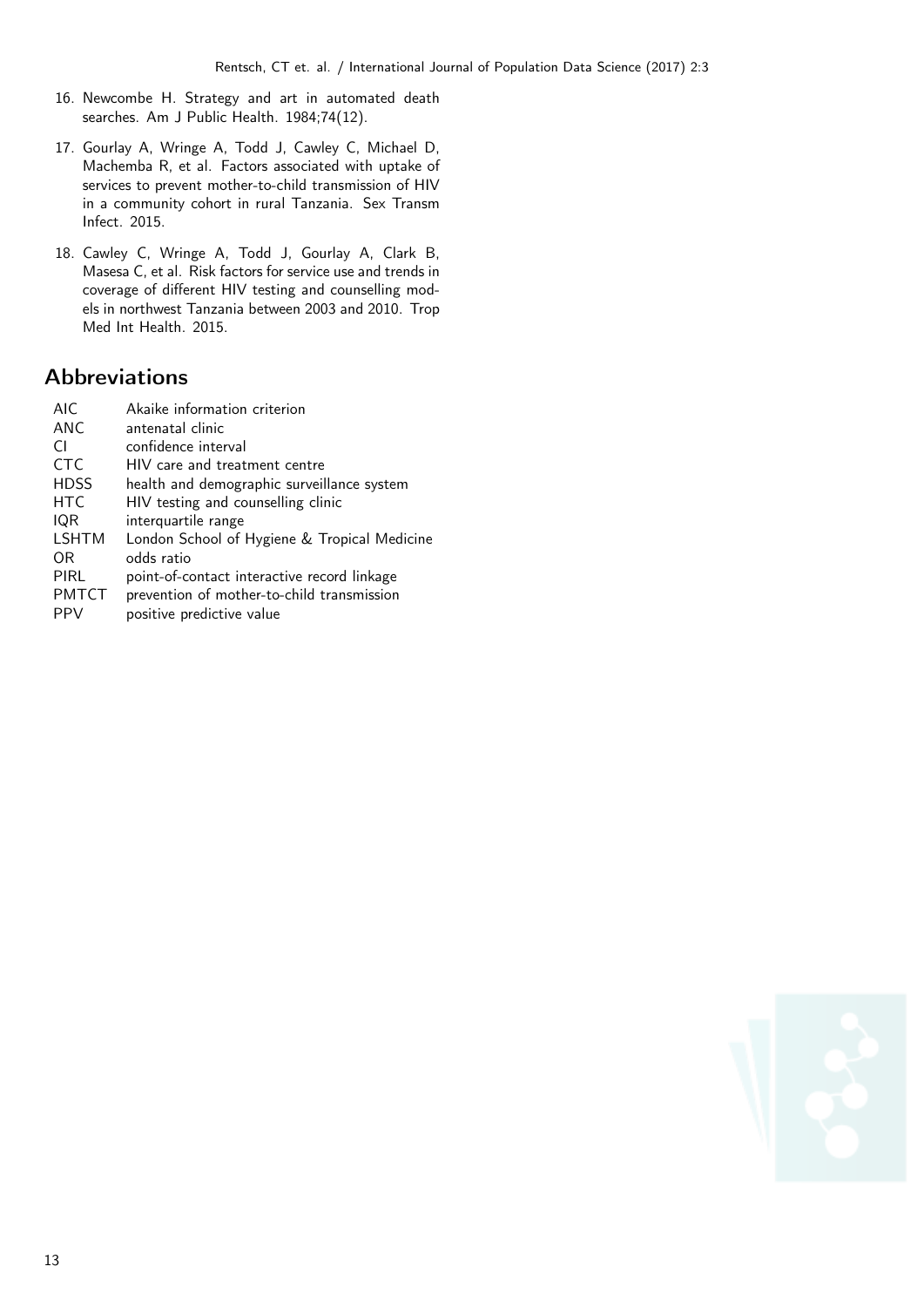Supplemental Table 1: Agreement conditions, match (m) probabilities, proportion collected, and proportion of records with agreement for each field (i) in the probabilistic algorithm, by first and matched search attempts,  $n_M=2,612$ 

|                 |                      |        |             | First search  |             | Matched search | Change $(\Delta)$ =matched-first |                      |  |
|-----------------|----------------------|--------|-------------|---------------|-------------|----------------|----------------------------------|----------------------|--|
| Field $i$       | Agreement condition  | m-prob | % collected | $%$ agreement | % collected | $%$ agreement  | $\Delta\%$ collected             | $\Delta\%$ agreement |  |
| First name      | Jaro-Winkler $> 0.8$ | 0.87   | 100.0%      | 83.8%         | 100.0%      | 94.1%          | $0.0\%$                          | 10.3%                |  |
| Second name     | Jaro-Winkler $> 0.8$ | 0.87   | 100.0%      | 77.9%         | 100.0%      | 87.9%          | $0.0\%$                          | 10.1%                |  |
| Third name      | Jaro-Winkler $> 0.8$ | 0.85   | 83.4%       | $5.7\%$       | 82.0%       | 5.3%           | $-1.4%$                          | $-0.3%$              |  |
| TCL first name  | Jaro-Winkler $> 0.8$ | 0.87   | 44.8%       | 15.1%         | 65.8%       | 42.9%          | 20.9%                            | 27.8%                |  |
| TCL second name | Jaro-Winkler $> 0.8$ | 0.87   | 39.4%       | 13.6%         | 60.8%       | 40.9%          | 21.5%                            | 27.3%                |  |
| TCL third name  | Jaro-Winkler $> 0.8$ | 0.85   | $0.2\%$     | $0.0\%$       | $0.2\%$     | $0.2\%$        | $0.0\%$                          | 0.1%                 |  |
| HH first name   | Jaro-Winkler $> 0.8$ | 0.52   | 90.5%       | 70.1%         | 93.2%       | 75.2%          | 2.7%                             | 5.1%                 |  |
| HH second name  | Jaro-Winkler $> 0.8$ | 0.52   | 89.6%       | 64.3%         | 92.2%       | 70.8%          | 2.6%                             | 6.5%                 |  |
| HH third name   | Jaro-Winkler $> 0.8$ | 0.52   | 4.1%        | 1.1%          | $4.4\%$     | 1.1%           | 0.3%                             | $0.0\%$              |  |
| Sex             | exact match          | 0.99   | 99.8%       | 97.6%         | 99.8%       | 97.7%          | $0.0\%$                          | $0.1\%$              |  |
| Year of birth   | within 2 years       | 0.80   | 98.7%       | 84.9%         | 99.1%       | 87.0%          | $0.4\%$                          | 2.1%                 |  |
| Month of birth  | exact match          | 0.63   | $3.7\%$     | 1.4%          | $4.0\%$     | $1.6\%$        | $0.3\%$                          | 0.2%                 |  |
| Day of birth    | exact match          | 0.57   | $3.6\%$     | $1.0\%$       | $3.9\%$     | 1.2%           | $0.3\%$                          | $0.2\%$              |  |
| Village         | exact match          | 0.89   | $90.9\%$    | 83.3%         | 93.0%       | 89.4%          | $2.1\%$                          | $6.1\%$              |  |
| Sub-village     | exact match          | 0.89   | 90.9%       | 67.2%         | 93.0%       | 78.0%          | 2.1%                             | 10.8%                |  |

Abbreviations: HDSS  $=$  health and demographic surveillance surveys;  $n_M =$  number of matches; m-prob  $=$  match probability; TCL  $=$  ten-cell leader; HH  $=$  household member

Notes: TCL = an individual for a group of ten households; % collected = proportion of matched records with completed information; % agreement = proportion of matched records with agreeing information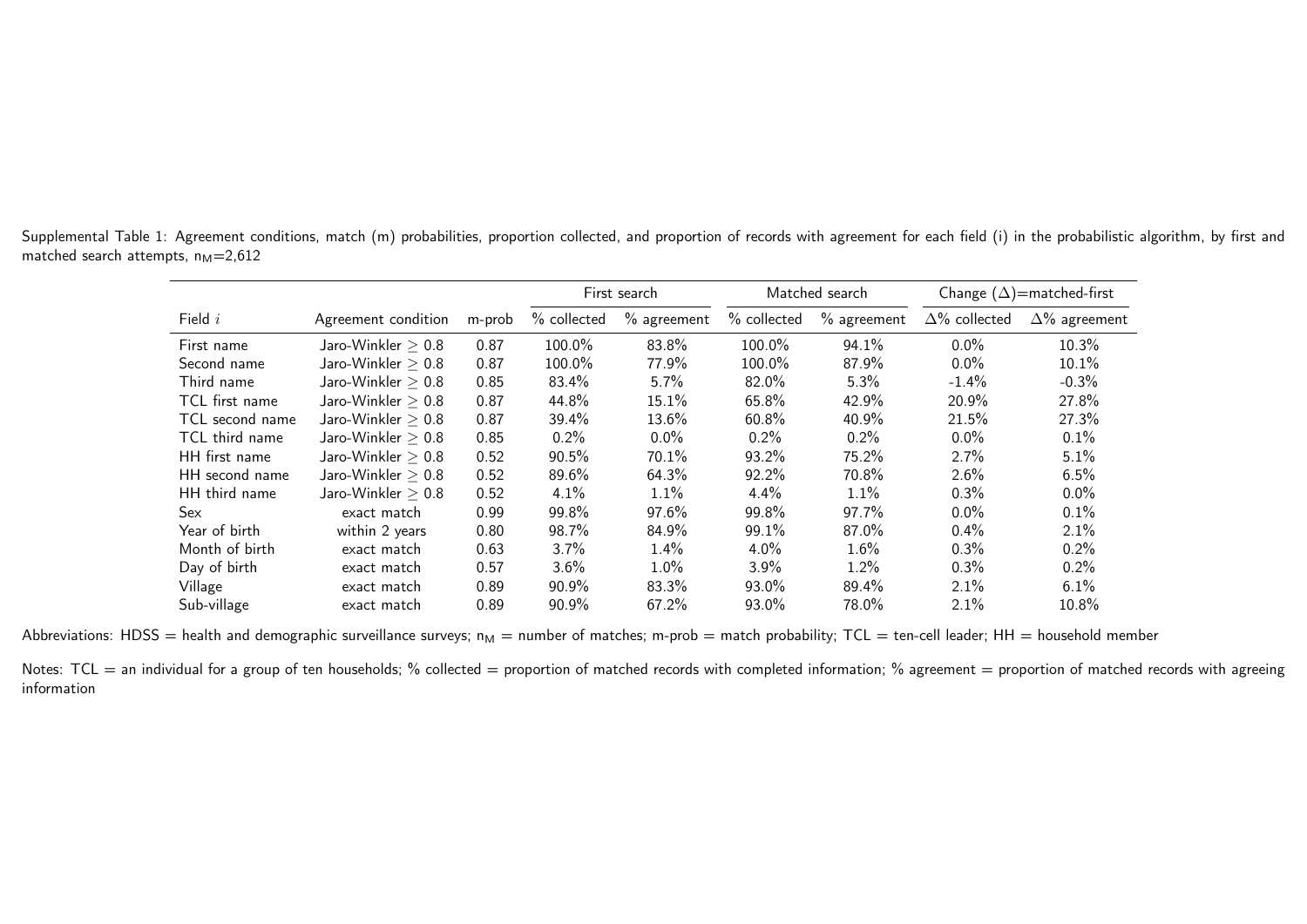Supplemental Figure 1: Log frequency of match scores calculated for all pairwise comparisons using full algorithm, by true match status



Supplemental Figure 2: Log frequency of match scores calculated for all pairwise comparisons using limited algorithm, by true match status

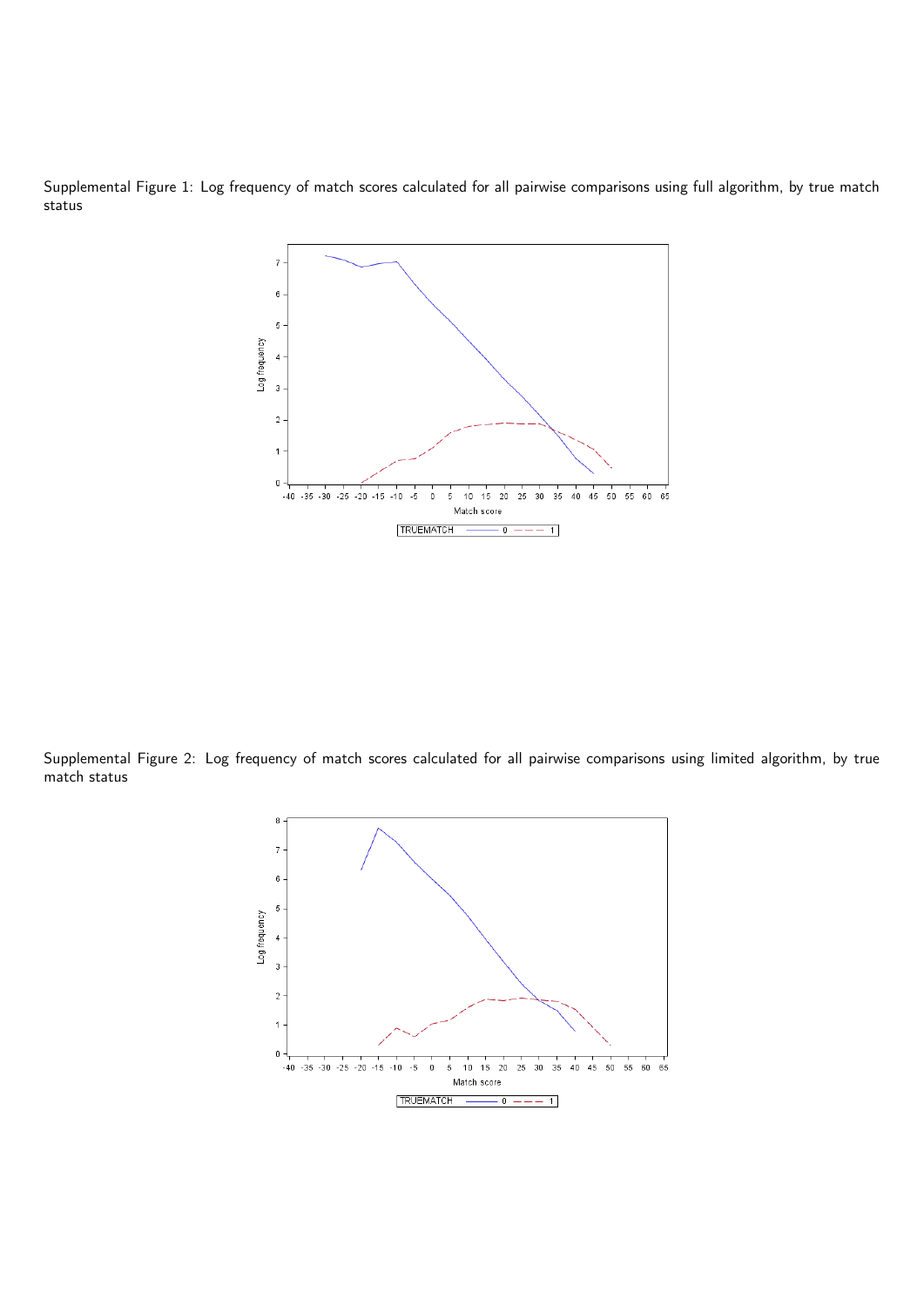Supplemental Figure 3: Sensitivity (Se) and positive predictive value (PPV) of automated retrospective record linkage at various match score percentile thresholds, full  $(F)$  vs. limited (L) algorithm